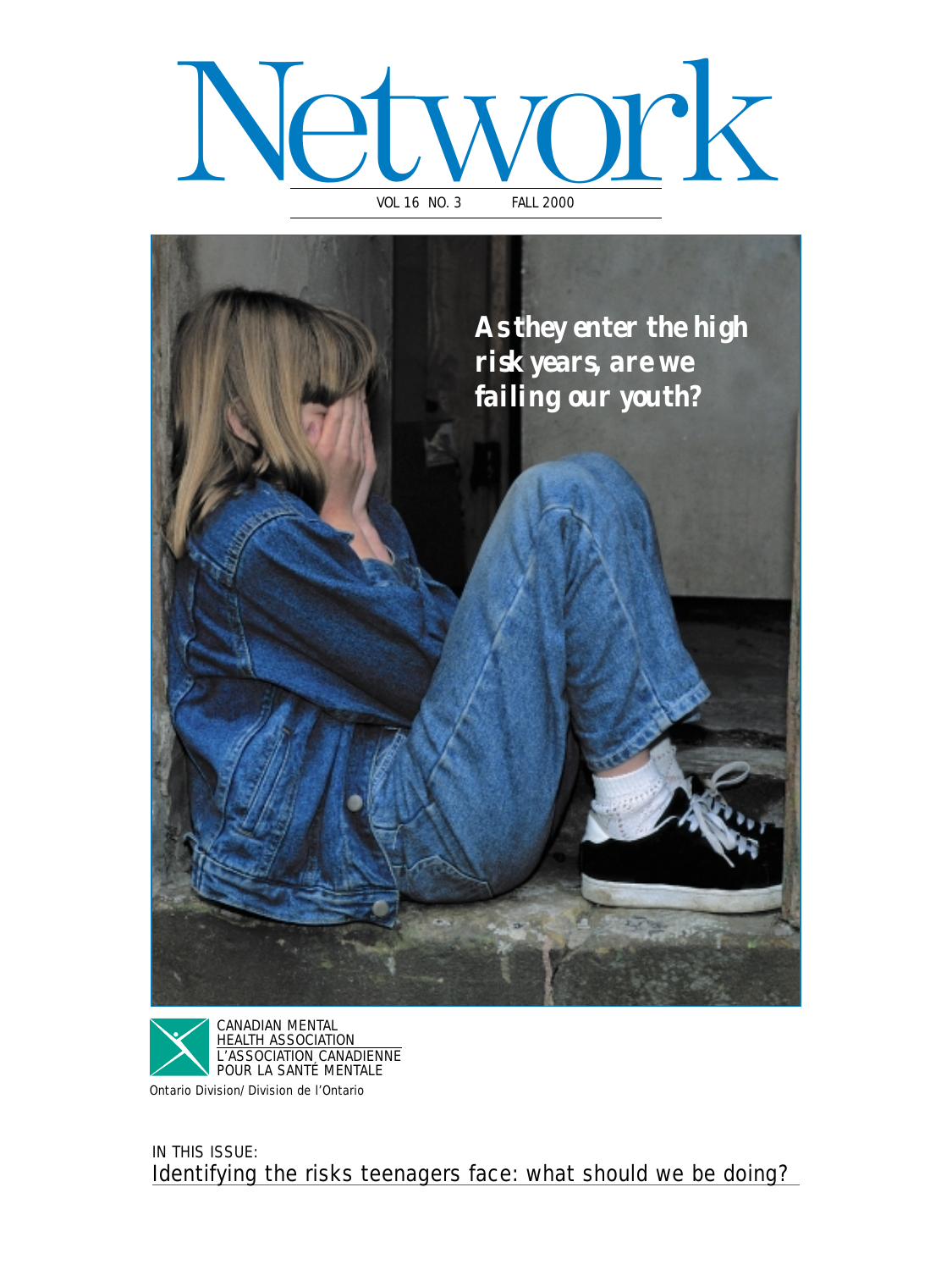



HEALTH ASSOCIATION L'ASSOCIATION CANADIENNE POUR LA SANTÉ MENTALE

Ontario Division/Division de l'Ontario

EDITORIAL COMMITTEE Dale Butterill, Chairperson Allen Flaming Susan Macartney Helen Martin Patricia Bregman

EXECUTIVE DIRECTOR Glenn R. Thompson

ART DIRECTION, DESIGN, EDITORIAL AND WRITING SERVICES Roger Murray and Associates Incorporated

PRINT PRODUCTION Pulsar Printing Ltd.

ADMINISTRATIVE ASSISTANT Susan Macartney

OUR MISSION: *To advocate with and provide programs and services for people with mental disorders, and to enhance, maintain and promote the mental health of all individuals and communities in Ontario.*

Network magazine is published 4 times each year by the Canadian Mental Health Association, Ontario Division, 180 Dundas Street West, Suite 2301, Toronto, Ontario M5G 1Z8. All rights reserved. © Copyright 2000 Canadian Mental Health Association – Ontario Division. Reproduction in whole or in part without written permission from the publisher is prohibited. Statements, opinions and viewpoints made or expressed by the writers do not necessarily represent the opinions and views of the Canadian Mental Health Association, Ontario Division or its Branch offices. Readers' views are welcomed and may be published in Network. Comments and views should be forwarded to the Communications Department, c/o Network magazine, at the above address, or: Telephone (416) 977- 5580/Fax (416) 977-2264 E-mail: division@ontario.cmha.ca Website: www.ontario.cmha.ca

| Printed in Canada | ISSN 1181-7976 |
|-------------------|----------------|
|                   |                |

**CONTENTS** 

| <b>Editorial</b>                                                                                                                                                                       | 3  |
|----------------------------------------------------------------------------------------------------------------------------------------------------------------------------------------|----|
| Being a Teen is Risky Business                                                                                                                                                         | 4  |
| <b>Identifying the Risks</b><br>Dr. Bruce Ferguson looks at the biggest risks that our<br>young people face as they enter their teenage years.                                         | 6  |
| <b>Recognizing the Warning Signs</b><br>It's crucial that teachers and guidance counsellors are<br>helped to recognize the early signs and symptoms of<br>mental illness of all types. | 8  |
| <b>Breakaway</b><br>Helping youth and their families in the area of<br>mental health and substance abuse.                                                                              | 11 |
| <b>Helping Students Succeed</b><br>The most protective thing we can do for our young<br>people's mental health is to help them succeed at school.                                      | 12 |
| Providing a Forum for Teens to Talk<br>Youth Net - a national youth network that is<br>breaking down the barriers of stigma.                                                           | 15 |
| <b>Youth Suicide Awareness Programs</b>                                                                                                                                                | 16 |
| <b>Social Policy: Understanding Delinguency</b>                                                                                                                                        | 17 |
| Calendar                                                                                                                                                                               | 19 |
| <b>Poster Competition Winner</b>                                                                                                                                                       | 20 |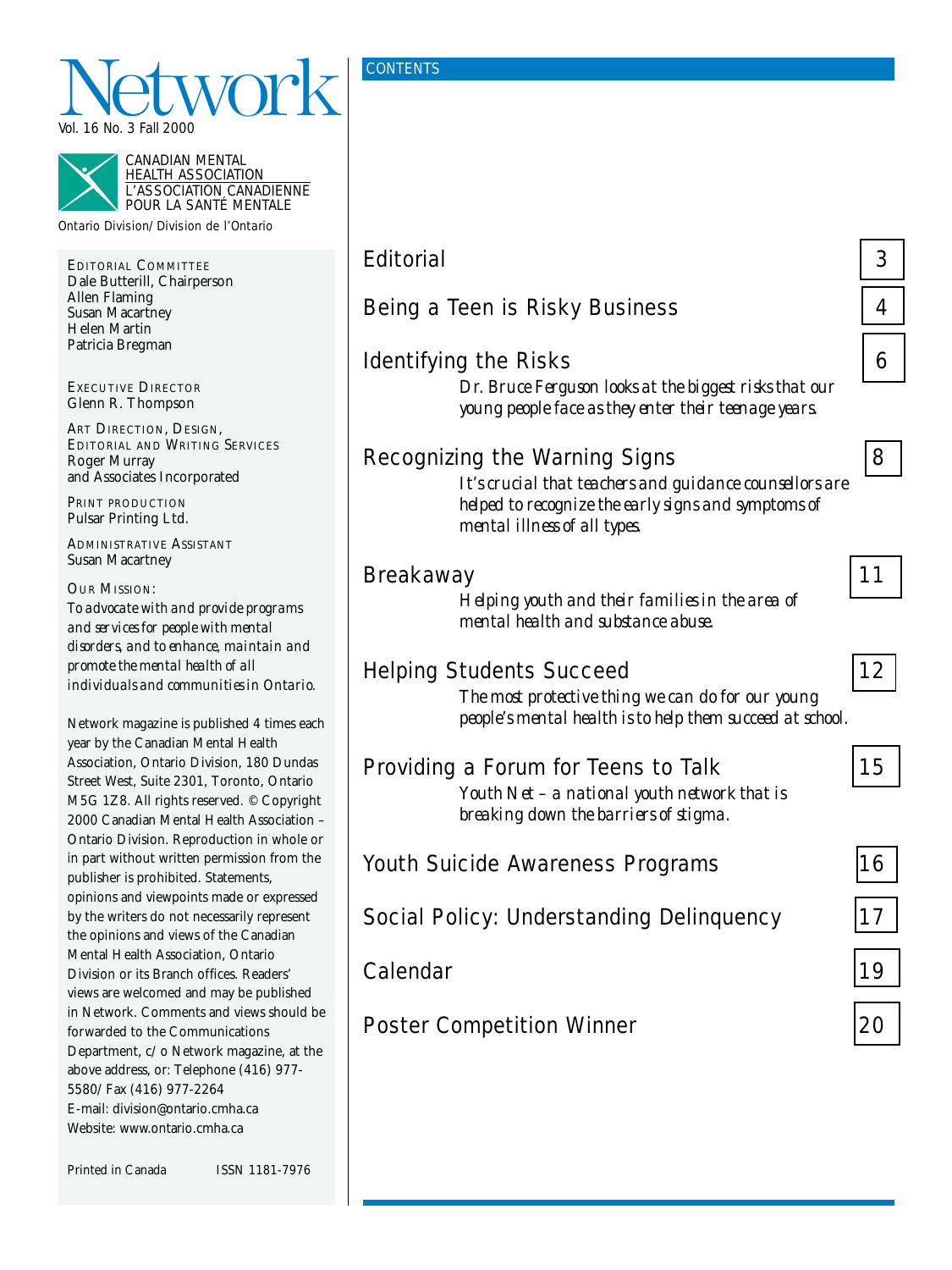### <span id="page-2-0"></span>Reflecting on 30 Years of Public Service

am retiring at the end of September from my post as Executive Director of the Ontario Division after nine years. I worked for 30 years in the Ontario Public Service, the last 16 of those as a Deputy Minister in six different ministries. What can I say after 40 years of public service other than those wonderful personal recollections? There were the service delivery pressures during my 20 years in Correctional Services, the energy crisis of the early 80s in the Energy Ministry, the mountain of new legislation for Pay Equity and Health and Safety in the Labour Ministry when the Liberal/NDP accord brought the Liberals to power and then, the huge social housing program initiated by the Liberals and reinforced by the NDP. However, it is the relationships with clients and fellow workers that have the lasting impact. I

It is like that in the mental health field too, isn't it, especially for consumers, their families and other key support persons. Therapies have improved tremendously, pharmaceutical research, studies of brain function and, now, the human genome research, are helping. As important, is the public education and advocacy by volunteers and staff from the CMHA and similar organizations over many years. But, it is those caring relationships that create the environment which allows consumers to make full use of the skilled therapy and wonderful medications which we now have. That environment, that community support, as we like to call it in the CMHA, is the key.

When I came to the CMHA my predecessors had used the expression "A Caring Community Is The Answer" to express the importance of this less formal side of mental health care. The expression still has great meaning for what we in the CMHA stand for, the values and the approach.

Our mental health system has most of the pieces created: the research, the legislation, the policy, the medications and the service system, including our hospitals and community service agencies. But puzzles have to be assembled to allow one to see the whole picture. We owe that to the taxpayers, to our volunteers, to our staff, to the Minister of Health and Long Term Care, the Honourable Elizabeth Witmer, and above all to the families and the consumers.

I hope to watch that puzzle be assembled at an urgent pace from the perspective of my next assignment.

Good luck! It will be worth every minute of your effort.

#### IN THIS ISSUE:

Consumers in their teen years present one of the mental health system's biggest challenges, not to mention each of us as a parent. I believe that this edition of *Network* will be one of great assistance to all of us in this aspect of our work.



GLENN R. THOMPSON Executive Director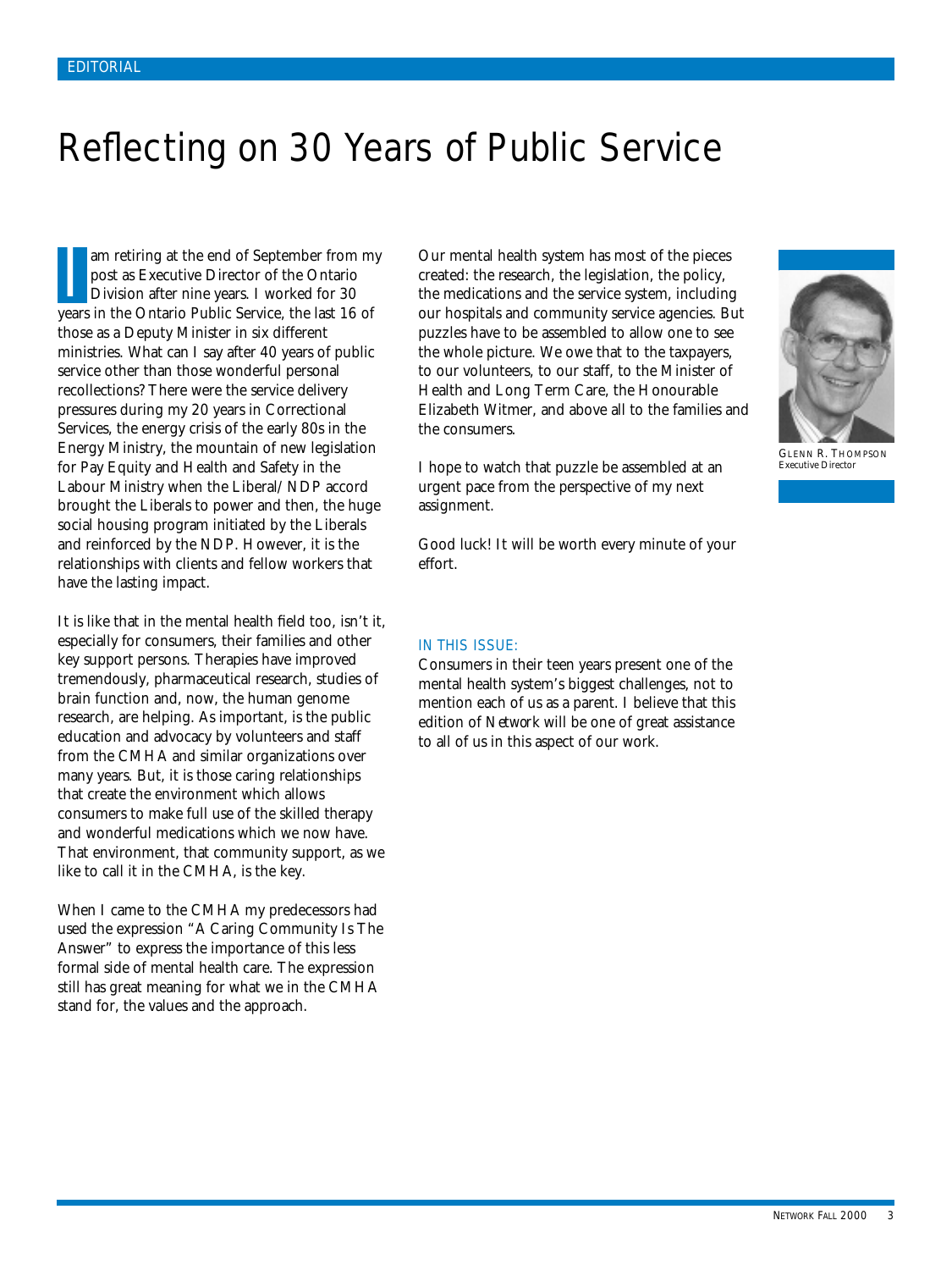# <span id="page-3-0"></span>Risky Business

*Being a teen is risky business...*



It's a question we need to pose as we look squarely at the facts. More teen suicides and attempted suicides. Earlier use of drugs and alcohol. And if we are failing them, and as a society it appears that we are, what should we be doing? How should our schools and communities be structured so that they meet the academic, social and emotional needs of teenagers and lessen the risks that inherently seem to go hand in hand with being a teenager? One of the key themes that emerged from the interviews conducted for this issue was that of the importance of ensuring that our The we failing our youth?<br>
squarely at the facts. More<br>
drugs and alcohol. And if v

young people succeed at school. In the words of Dr. Bruce Ferguson, Head of the Community Health Systems Resource Group at The Hospital for Sick Children in Toronto, "if we really want to decrease the rate of risk behaviours in Canadian kids then I would suggest that we put our money into having them succeed at school." Funding cuts in the area of education do not bode well for keeping in place the kind of supports that schools need to both identify and assist teens who are at risk of developing aggressive behaviour, depression, schizophrenia or anti-social or potentially violent behaviour patterns.

It would be impossible to do an issue on youth without mentioning the work of Dr. Paul Steinhauer. His death this year was a tragic loss. His passion for children's rights was legendary. Described by Dr. Charles Pascal, Executive Director of the Atkinson Charitable Foundation as a 'brilliant pit bull for children's rights' he launched a number of lobby groups, from Voices For Children to the Sparrow Lake Alliance. Perhaps the greatest tribute we can pay him is to continue working to build a society that is serious about valuing our children, and committing ourselves to making the necessary changes.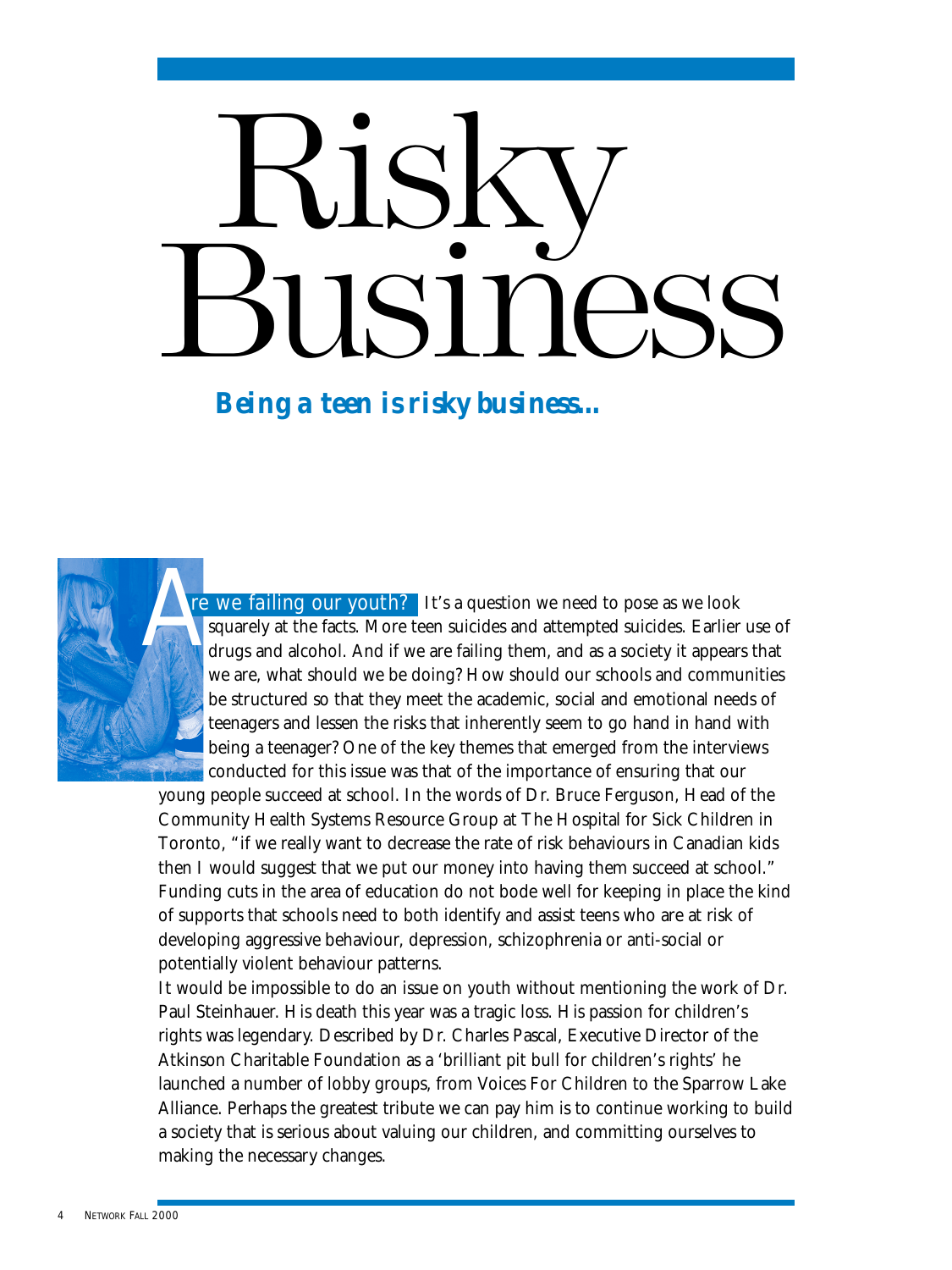## <span id="page-4-0"></span>Identifying the Risks

*Dr. Bruce Ferguson, Head of the Community Health Systems Resource Group at The Hospital for Sick Children in Toronto, discusses the risks associated with the teenage years.*

#### *What are the biggest risks that our young people face as they enter their teenage years?*

DR. FERGUSON: By far the biggest risk is drinking and driving, and that's higher for males than females. Suicide is also a risk, along with substance abuse, whether that is drugs or alcohol.

#### *How do we identify high risk youth? Are there certain characteristics or backgrounds that would immediately put teens at high risk for things like substance abuse, suicide etc.?*

DR. FERGUSON: Let me turn that around and look at the things that are really protective. Probably the most protective thing for all of us for health and mental health is success at school. If you want to project your health and my health at the age we're at now, ask what level of education we had. So the very first thing we should be doing to protect our kids is to make sure that they succeed in school. And right now we're not putting a lot of energy into that. We're adopting an approach that says that kids and their parents have to look after their success at school. We're setting up a system where kids have to do a lot of homework to succeed at school. A colleague of mine has a son in grade four and says it's quite common for him to have more than an hour of homework. I want to know what is going on in our schools that a nine year old, who is ahead of his grade level, has to do an hour's homework every evening. The truly alarming thing about this is that homework requires a place where a child can do that work, along with some parental support. In Toronto, somewhere between 25 and 40% of children can be classed as poor. I don't know how many poor homes people have been in lately but the ingredient of parent support is frequently missing, and for that percentage of children who live in shelters, finding a quiet place to do their homework is just about impossible. Unless we make some provision for this group of kids, my argument would be that we are writing off 40% of our young people in grade 4. When

those children don't do well in school, or drop out of school and live on the street, they are not engaging in low risk behaviours. If we really want to decrease the rate of risk behaviours in Canadian kids then I would suggest that we put our money into having them succeed at school. And that's going to mean looking at how we approach teaching them, and also looking at things like schools staying open until nine o'clock at night, with supervised homework in certain areas of the city. One of the things that concerns me about our current political climate is that I don't think people are being shown the true options: the long term cost of reducing our taxes is much greater than the initial reward we reap.

#### *We spoke about suicide being one of the risks that we associate with the teenage years. What effect does it have on school friends when one of their peers commits or attempts to commit suicide?*

DR. FERGUSON: It depends on how it is handled, but it definitely ups the rate. For instance the day after the Columbine incident, I was called by a columnist from a Toronto paper and she said, tell me what causes this, and I got so angry I had to pull off the road. I said you are causing it now. CNN was there live last night and now you have absolutely guaranteed that this is going to happen again. Yes, we should know that something has happened in a school in Colorado, but for CNN to be there to put the pictures of the kids and their comments and their names on the wire all around the world absolutely guaranteed that Tabor would occur.

#### *What are some of the other things that need to be put in place that would help reduce some of the risks that teenagers face?*

DR. FERGUSON: I think fundamentally that saving our kids is something that has to take place in the community. Unfortunately, we have not designed our communities for people to live in and our front end values are not those of looking after kids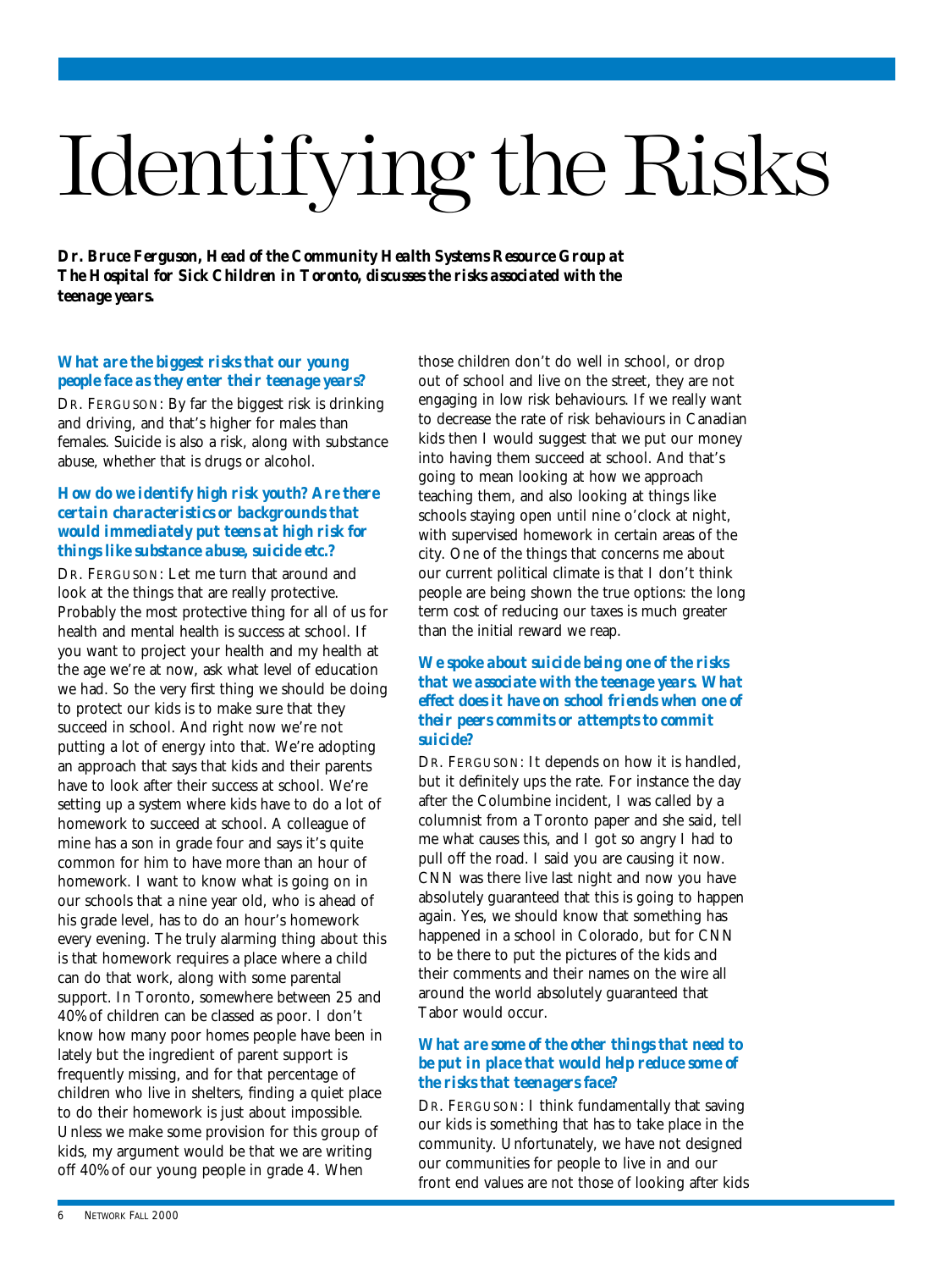and families. When communities involve young people, listen to them, bring them on board and give them a role, then teenagers have a sense of belonging. By and large teenagers don't feel that their voice is being heard so they don't feel valued by the community.

#### *Can we define what the word community means in terms of a teenager?*

DR. FERGUSON: I think you have to define community in two ways, both of which are important. You define it geographically. The centre of every community for a child is the school because that's where they spend the biggest chunk of their waking time. It's also where kids are allowed to go without adult supervision – that becomes their neighbourhood geographically. Community can also be defined by interest groups, for instance people for whom their faith is an important part of their life. In Nova Scotia where I grew up, the church congregation that I was brought up in covered a wider distance than I was allowed to roam, but those people knew me and expressed an interest in me. They were part of my community. Every adult in that community felt entitled to discipline me if I was out of line. We now have a situation where adults don't talk to teenagers on the street because people would be suspicious of them. And this is patently absurd because 90% of child abuse is done by people children know and love, and not a stranger on the street. But our response to that has been to distance everyone from everyone else by not talking on the street. We have to change this. We have to decide that we want a city where people don't look over their shoulder. People are afraid to go out of doors and nothing makes the out of doors more unsafe than people not going there.

#### *Those high risk years don't suddenly appear out of the blue just because you hit the teenage years. Presumably there are things that we can be doing in the earlier years to decrease those risks.*

DR. FERGUSON: You are right, the preparation for handling the risk years begins with little kids. If for instance you look at smoking as a risk behaviour, the things that truly affect the probability that a young person will smoke

actually begin pre-school when you are looking at building self esteem, self respect, all of those areas. The other thing is to understand what are the jobs of children and what are the jobs of adults who are given the privilege of their care. It's our job to try and make our children aware of how the world works, to do the best we can to help them keep their options open, to be polite and respectful. It's not for us to determine the kind of people they will grow up to be. That's their

job. Teens have to be treated in a way that makes them feel that their opinion is valued. The things we need to do to really make a difference don't necessarily require millions of dollars. Let's get a compelling vision of what our country can be like. Let's make this the best city, the best country in the world in which to be a child. And that would make it the best place to be for everyone. We've got one of the richest school systems in the world and one of the richest service systems in the world. We can do this.

**The Hospital for Sick Children runs four programs for teenagers in the Adolescent Medicine department. The Complex Adolescent Problem Program (CAPP) has clinical, educational and research components. Referrals are made to the program by HSC staff, community paediatricians and family doctors, schools and the patients themselves. Two Substance Abuse programs provide teens with educational opportunities, life-skills and supports, while the Tots of Teens Program is a health care service for teenaged parents under 18 and their babies.** *The Hospital for Sick Kids website: www.sickkids.on.ca*

*"It's our job to speak to kids when they are out of line but to do it in a way that still makes them feel respected, not looked down on. When you think of how unobservant and how uncaring adults are of those around them, we don't set very many good examples. Every once in a while you'll run into one who has a bad attitude, but I run into that driving the highway every single day, and they're not teenagers."*

**DR. BRUCE FERGUSON** *Head of Community Health Systems Resource Group The Hospital for Sick Children*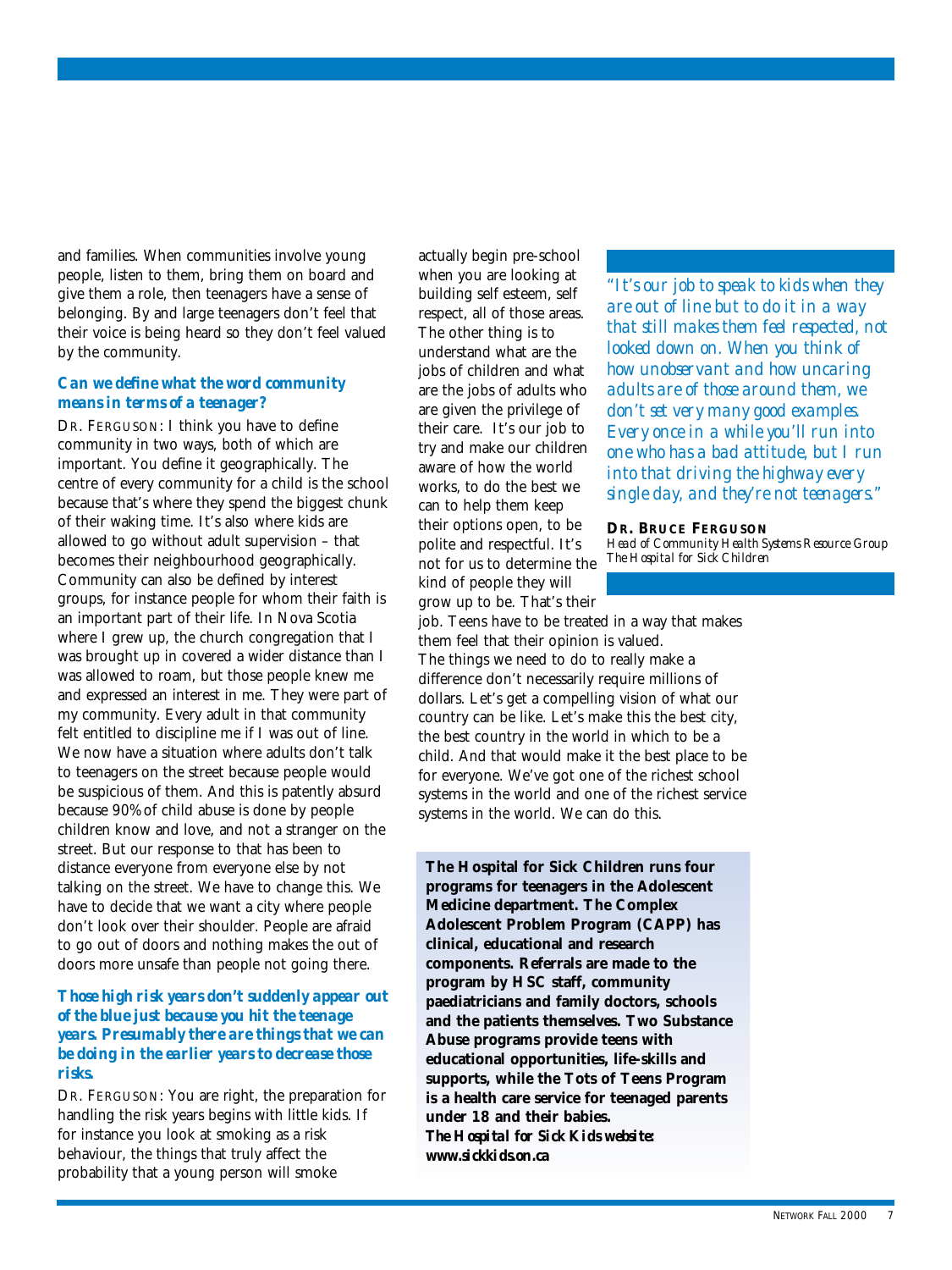## <span id="page-6-0"></span>Recognizing the arning s

*Dr. Marshall Korenblum is Psychiatrist-in-Chief at The Hincks-Dellcrest Centre. He heads up an assessment team that specializes in early identification of depression and also consults with a number of school boards around depression and suicide and how to help the schools identify those teenagers.*

#### *I know your particular clinical and research focus at The Hincks-Dellcrest Centre is depression. How does a teacher recognize the warning signs that a teenager is at risk for depression and that they need referral?*

DR. KORENBLUM: It has to come largely through teacher training. One of the things that I did this past year with a colleague of mine was to design an educational video called *The Other Side of Blue: The Truth About Teenage Depression*. This is an educational video on adolescent depression that we are intending to be used by teachers in discussion with students. One of the things that I am trying to promote is educational support to teachers so that we increase their knowledge and awareness of what the signs of depression are.

#### *Has the money been put into the schools to look at teenagers from this aspect as opposed to straight education?*

DR. KORENBLUM: Not enough. If anything, in Toronto with the latest funding formulas, my understanding is that cutbacks have occurred at the guidance and special education student support levels. School boards, in order to make sure that they are reallocating the limited resources they have, have had to cut back on guidance and special ed. which are the two areas that vulnerable teens need the most. So no, the funding is not there to support the mental health needs of teenagers.

#### *So programs in the schools are fairly limited overall?*

DR. KORENBLUM: Yes, I would say so. There have been some specific initiatives with certain school boards. For instance I am aware that in the Toronto school board and the Hamilton school board, there is a suicide awareness component in the curriculum. So it's coming slowly.

#### *As I understand it, teen suicide rates are still not as high as those for middle age males, but they are climbing dramatically. To what would you attribute that increase?*

DR. KORENBLUM: I think it's due to a number of things. Competition for places in universities. Competitions for jobs, although that may improve now as the job market improves. Certainly what we saw in the recession of the early 90s was a dramatic increase in both attempted and completed suicide rates and I think that was related to more teenagers competing for fewer jobs. We are also coming up to the so-called 'double cohort' where two classes of high school kids are going to be graduating in the same year as we see the elimination of grade 13 in Ontario. Unless the government gets its act together to make sure that there are enough spaces for university that year I would expect there will be huge fallout, in terms of mental health stress, on all these kids who will be competing for a spot. So we have pressures [on our young people] to achieve, pressures to succeed. We also have a more mobile society. Over the last 10 to 15 years the rate of marital discord has increased and I think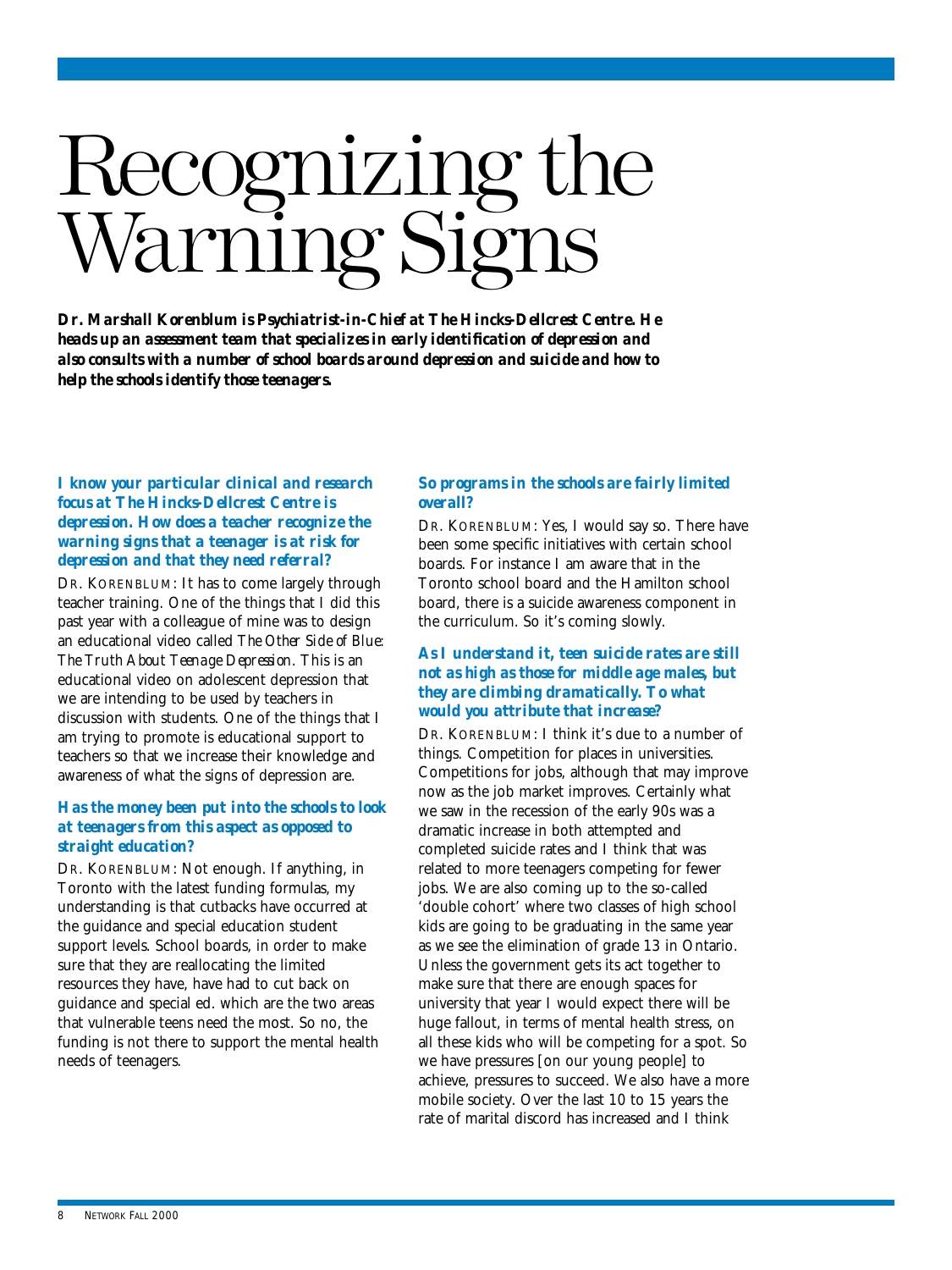the teens themselves feel that there is less stability in society. Change is happening so rapidly that when you are looking for something to hang onto, when your own body is changing so rapidly, it can be a scary time of life.

#### *Does sexual orientation have a role to play in this as well?*

DR. KORENBLUM: Somewhat. Some studies have shown a higher rate of attempted suicide amongst gay teens. The thinking about that has to do with the fact that they are not being accepted, not being received by the straight majority. There is no question that if you are a member of any minority group, whether it's a visible minority such as that of colour, or sexual orientation minority, anything that is going to make you stand out tends to potentially be a stressor, particularly in adolescence where acceptance by your peers is so important. So there is a slightly increased rate of depression and attempted suicide among the gay population, but that's not to say that being gay inherently makes you feel depressed or likely to commit suicide.

#### *Can we talk about the fact that if there is a suicide within a school community other teenagers are at a higher risk to also commit suicide. Is there a higher incidence of that in the teenage years than there would be amongst an adult population?*

DR. KORENBLUM: It certainly is true that it happens. It's called a clustering phenomenon and so when one person either succeeds or attempts suicide, the people who are closest to that person are at higher risk themselves for either becoming depressed or suicidal. That applies across the age groups, but it does apply more for adolescents. Adults tend to have their friendship patterns already established. They generally have a larger network of support in terms of spouse, or workmates, things like that, whereas teenagers do not have stable friendship patterns. They are still being formed. So if one of your close friends attempts suicide it's like the whole web feels more fragile. It's not as if you can go to a longtime friend of 20 years and say isn't that terrible that so and so committed suicide. Teenagers don't have that. And because they are more vulnerable to

factors such as imitation and identification with their peers they are more vulnerable.

*Dr. Bruce Ferguson made the comment that the media often has a very negative effect on teenagers. How do we fight that influence in an age where multi media is so pervasive? If we don't read about it in the papers or see it on the television we're going to cruise the net and see the stories there. We are overwhelmed with information.*

DR. KORENBLUM: Well I would agree that the media have an incredible impact on adolescents, probably the greatest impact of all the age groups because they are old enough to understand what is going on, but they are still more impressionable than adults. There are a number of approaches to this problem that I think are important. I was just reading that in Britain, for instance, they were looking at the problem of eating disorders and the impact of the media on teenage girls. A conference was convened between The Ministries of Health and Social Services and some of the leading editors of the fashion magazines and what they came up with was a voluntary code. The magazines agreed that they would not use models who looked anorexic as icons for teenagers. I thought that was a good first step, and a very interesting and necessary step to take in terms of the cooperation of society as a whole and the fashion industry. We need to change the editorial policy of a lot of the media, and one way to do that is to involve mental health professionals on the advisory boards of those magazines. For example I am on the advisory board of a movie magazine called *Teen Tribute*. They run by me any article that has a mental health implication and also show me the general articles they are going to use so that I can then offer an opinion as to whether or not I think this is promoting good mental health for teenagers. Mental health professionals could be involved on the advisory boards and editorial boards of magazines, television, computer sites, etc. For that matter, involving teenagers on the editorial boards and advisory boards is also important. Teens need to have a voice as to what's best for teens, so I would certainly encourage teenagers to get involved in positions of advice for all media outlets. The other

*Curriculum*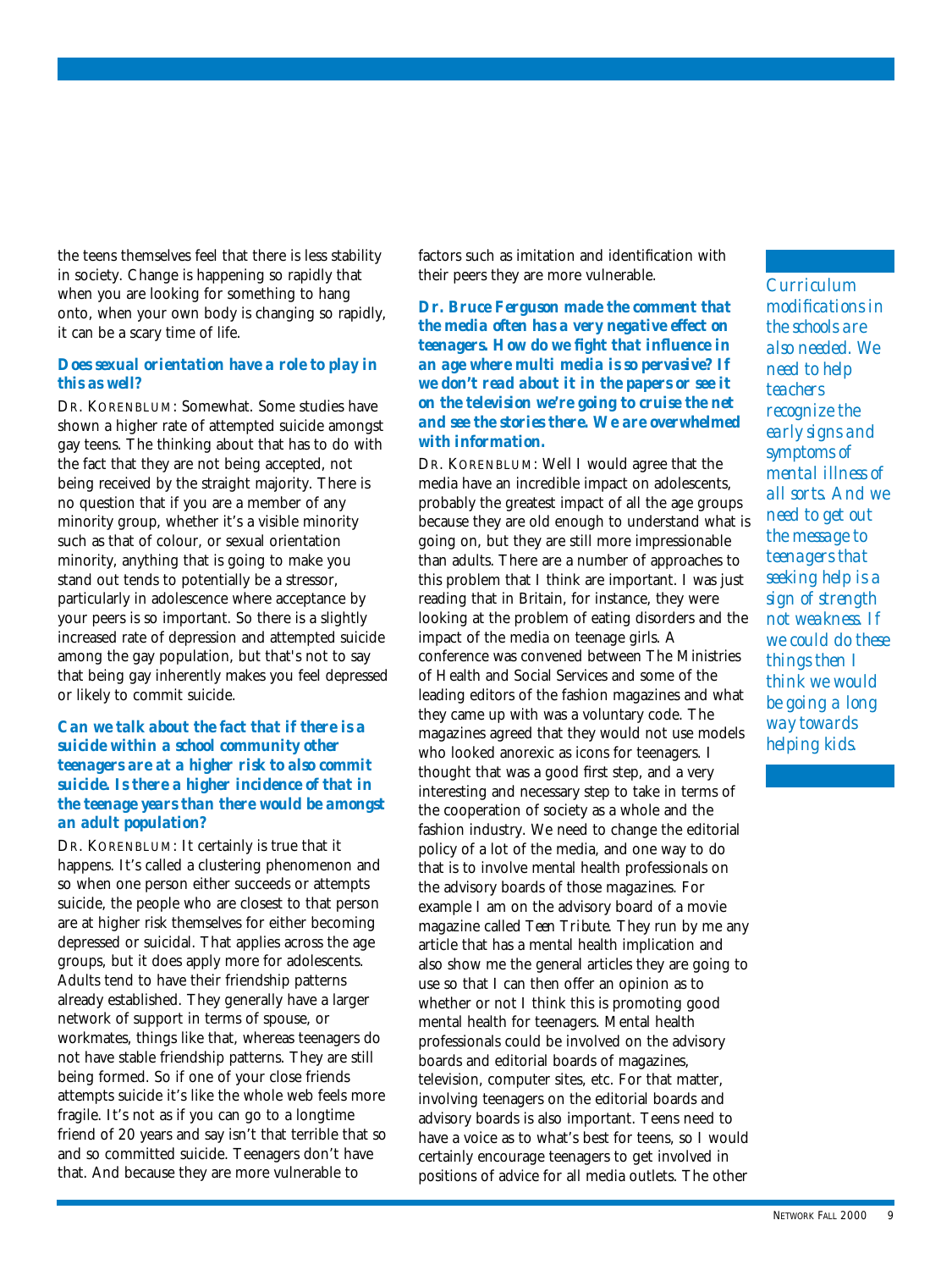### Recognizing the Warning Signs

thing that is important in combatting the impact of the media is to promote media literacy, and I think a lot of schools are beginning to do that: teaching teenagers how to interpret, decode and judge for themselves the messages that they are getting through the media. Basically making them media savvy. We can start teaching kids to recognize the hidden messages that are in advertisements in primary school and continue to do it with increasing levels of sophistication up into the high school years.

#### *What are the things we need to put in place to make our communities safe for teenagers, to encourage good mental health and to decrease some of the risks inherent in being a teenager?*

DR. KORENBLUM: This sounds simple but one thing would be community recreation centres. Places where kids can go and shoot a few baskets or just hang out, but in a safe and constructive atmosphere. I think community recreation places are very important for teenagers. We know that physical activity is important to them and is also beneficial to their mental health. Another way to support teenagers indirectly is by supporting the parents of teenagers. One very good initiative has already taken place and it is a parallel to the Kids Help Phone Line. It's just been launched and is called a Parent Help Line. I was involved as a psychiatric consultant in this and it will be very similar to the kids line in that there will be a phone line available, 24 hours a day, seven days a week. Parents can phone in and depending on the nature of the problem they will be able to press a number and get a prerecorded message that will offer them free advice. If they then want to speak to a counsellor they can press zero. It will initially be starting off in Ontario but the goal is to make it national. It's been funded primarily by the Invest in Kids Foundation. Another good thing would be community based support groups. A question I often get asked when I see parents who are coming to me about a problematic teenager is, "is this normal?", so education about what is normal behaviour for a teenager would be beneficial. In our schools we need to be working to make them more youth friendly. The

expectations of students at some schools in terms of their academic achievement is very high and yet students are not offered the proper support to meet those demands. We need to have enough guidance and special ed. support available in our schools. I think it would be wonderful if psychiatrists could literally move into the schools, set up shop there maybe half a day a week to operate a drop-in centre. We know that there is stigma attached to going to see a psychiatrist and accessibility can also be a problem. Not a financial problem because psychiatrists are covered by OHIP, but a geographic problem. If we were available to students right in the school, and kids did not even have to make an appointment, they could just drop by. I think that would be a great innovation. Curriculum modifications in the schools are also needed. We need to help teachers recognize the early signs and symptoms of mental illness of all sorts. And we need to get out the message to teenagers that seeking help is a sign of strength not weakness. If we could do these things then I think we would be going a long way towards helping kids.

#### **Kids Help Line: 1-800-668-6868**

**Parent Help Line: 1-888-603-9100 website: parentsinfo.sympatico.ca Voices for Children website: www.voices4children.org/**

**The Hincks-Dellcrest Centre is dedicated to promoting optimal mental health in infants, children, youth and their families, and to contributing to the achievement of healthy communities. Their broad range of services includes prevention, early intervention, outpatient services, day treatment, residential treatment and mandated services. These services are enriched by research, program evaluation, the education and training of mental health professionals and the use of volunteers.**

*The Hincks-Dellcrest Centre website: www.hincksdellcrest.org*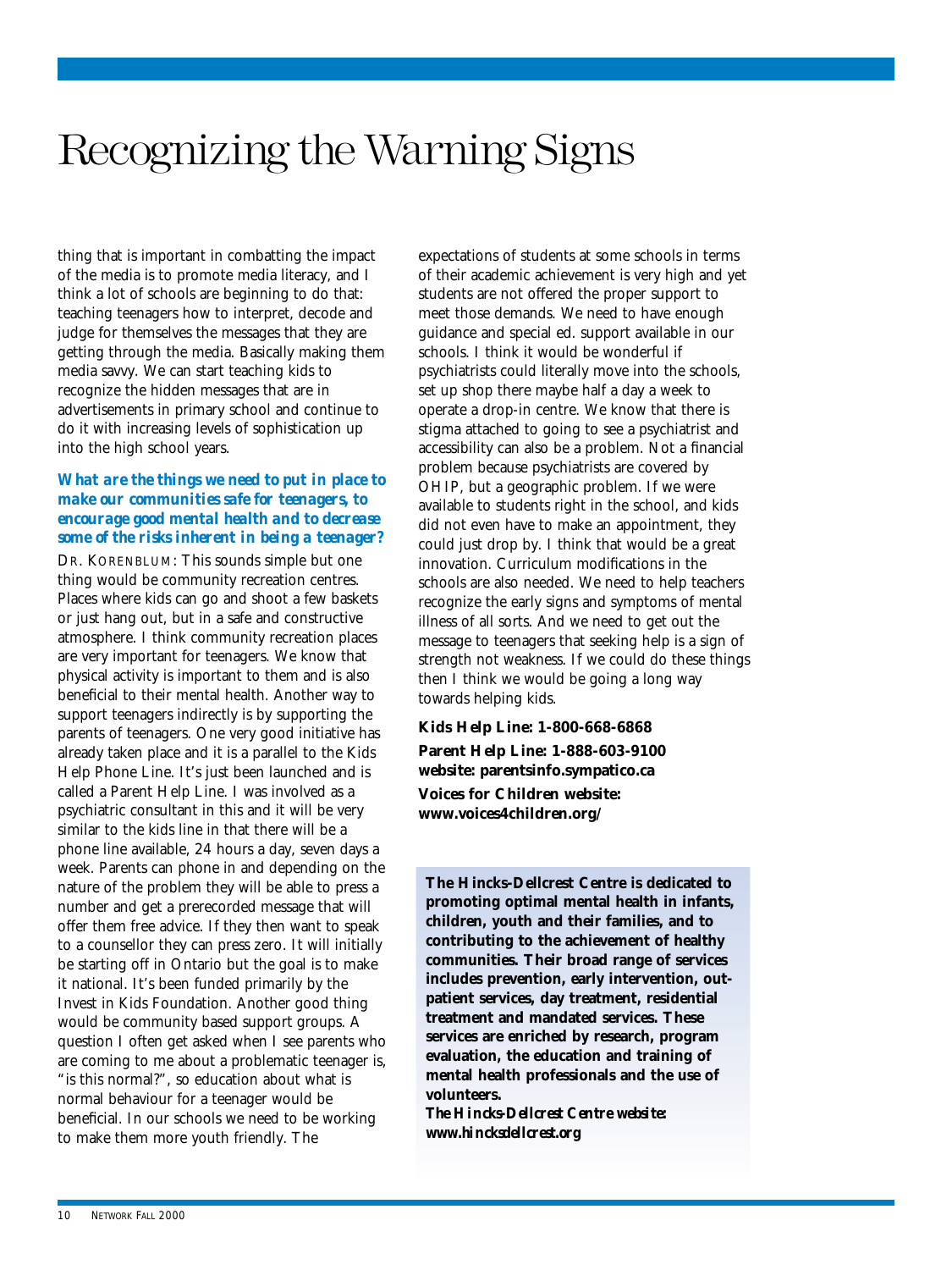## <span id="page-9-0"></span>Breakaway

multi-service agency with four major programs, Breakaway helps youth and adults 13-25 years of age, and their multi-service agency with four major<br>programs, Breakaway helps youth an<br>adults 13-25 years of age, and their<br>families, who are concerned about the use of drugs or alcohol. Two of their programs are directly targeted at youth – Clear Directions and Family Focus. The other two programs are street outreach and methadone programs, which typically target an audience over 20. However, in the past few years Dennis Long, Executive Director of Breakaway, has seen a major shift in this program. In the area of substance abuse problems are appearing in younger and younger people. Until recently they had very few people under 20 in the methadone program; now they are seeing several admissions of youth, 18 years of age, who have already had a couple of years of heroin use. "In the area of substance abuse we are definitely seeing people with more severe problems earlier in their lives." Dennis Long went on to say that "the overall use among young people has been creeping upwards over the last 4- 5 years in a rather significant way." Some of the reasons he attributes this to is a relatively rich supply of drugs at a relatively low cost. But Dennis also points to a shift in public attitude and a shift in thinking about drugs. "Less concern about the dangers of drugs, and a certain normalizing of drug taking behaviour has been happening in the popular media. You see a lot of talk about people using that normally would have been presented in a more negative way than it currently is. I think that all of that combines to provide for more problems with young people. It's not just that drugs are cheap so people do more of it."

Clear Directions, one of the major youth programs, is a collaborative program developed by Breakaway and the George Hull Centre for Children and Families. This program provides treatment for youth who have both mental health and substance abuse problems. It includes a school environment so that children get both group therapy and academic work during their day.

The Family Focus outpatient team has just completed a fairly extensive education program in the schools around substance abuse and has instituted a teachers' guidance counsellor that works with them. Initiated six years ago, the last three years in this program have also seen some significant changes, primarily in the area of the

amount of support the program receives from its referral sources. School guidance counsellors and social workers generally do a fairly extensive workup of clients before they refer them to Clear

*"Less concern about the dangers of drugs, and a certain normalizing of drug taking behaviour has been happening in the popular media. You see a lot of talk about people using that normally would have been presented in a more negative way than it currently is. I think that all of that combines to provide for more problems with young people."*

DENNIS LONG *Executive Director of Breakaway*

Directions, but with the substantial cutbacks that have occurred in schools in terms of spending, many of the support staff that the program relied on have been drastically reduced putting a strain on the resources of the agency. Also, in the area of substance abuse both programs – Clear Directions and Family Focus – are seeing people with more severe problems earlier in their lives. The teens they work with come from all stratas of society, but clearly those youth who find themselves on the street or engaged in a lifestyle which is street related do use significantly more drugs than their peers who are with their families and who are going to school. But drug use cuts across all social groups, as does alcohol. How accessible are drugs in our schools? According to Dennis Long they are very accessible. "Lots of questions have been asked of high school students and the answers are pretty much the same. If I wanted to I'd know how to get it and it would only take me a matter of minutes."

*Breakaway website: www.breakawayyouth.org.*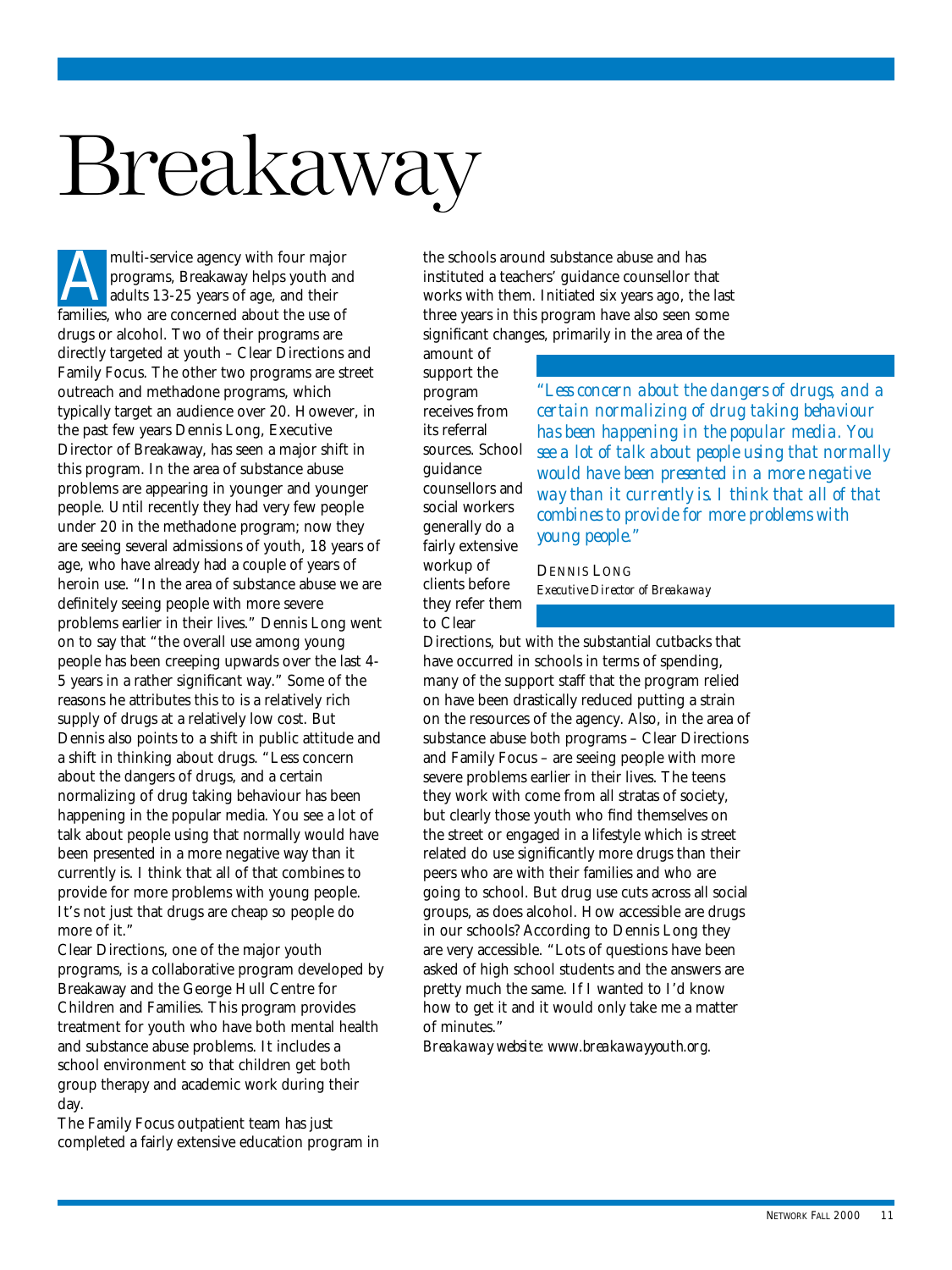## <span id="page-10-0"></span>Helping Students **Succeed**

*Walter Freel is Central Coordinating Principal of Students Services for the Toronto Board of Education. He is responsible for Safe Schools across the city which involves discipline and alternative programs. He is also responsible for all the Safe School daytime operations throughout the school system as well as guidance, social personal skills development and attendance counselling services.*

*In speaking to various individuals regarding high risk teens, it appears that one of the most protective things we can do to ensure their present and future health and good mental health is to help them to succeed at school. How are the programs that you are involved in overseeing helping kids to succeed?*

WALTER FREEL: This question is hitting right on what we consider to be the mission of the Toronto District School Board, and that is to enable all students to reach high levels of achievement and to acquire the knowledge and skills and values they need to become responsible members of our society. What are we doing to address that? Numerous things. It's the focus for all of our teachers in terms of their work with students. We have support staff to hopefully address some of the root causes for students' lack of achievement. We have alternative programming for students that need that as well. So I think it is a concerted effort that spans right across the entire Board to enable all of our students to achieve their maximum ability.

*What about the children that seem to be slipping through the cracks? Kids who show aggressive behaviour, depression, attention deficit disorders? What is in place, in the area of zero tolerance policies, for aggressive and disruptive children, to ensure that we don't just discard them, write them off as failures both in their own eyes and in the eyes of society generally?*

WALTER FREEL: I think it starts with concentrating on prevention so that we are not just addressing the aftermath of incidents. There's a lot of effort going into trying to create the kind of atmosphere in schools that gives all of our students a sense of belonging, a sense of attachment to their school.

#### *In concrete terms how do you create that type of atmosphere?*

WALTER FREEL: It needs a general acceptance by staff, students, partners and the community that our schools are safe, caring and respectful communities. It seems to me that kind of emphasis goes a long way in preventing the kind of violence that you are talking about – kids acting in anti-social and violent ways. But having said that, there are still a number of students, a small number but still some in every school, suffering from social-emotional, learning problems and so on, and these students do cause problems from time to time. Some may act out in such a way that they present a risk to staff and students in a school and so, yes, they are suspended and at times expelled for their behaviour. I think what we are trying to emphasize in the Board is that we are providing safe and caring school environments, but there is an expectation that everybody has to join us in making our schools safe and we will not tolerate acts of violence or anti-social behaviour that negatively affects that kind of atmosphere. Zero tolerance really means applying appropriate consequences to inappropriate behaviour. Through our Safe Schools Policy and through the Ministry of Education's Safe Schools Act, there are mandatory suspensions and discretionary suspensions and mandatory expulsions. But that does not mean that we are turning our back on those students who do choose to act out in violent ways. We have programs in place for students on long term suspension from school and we do have a program that the Board is operating for expelled students.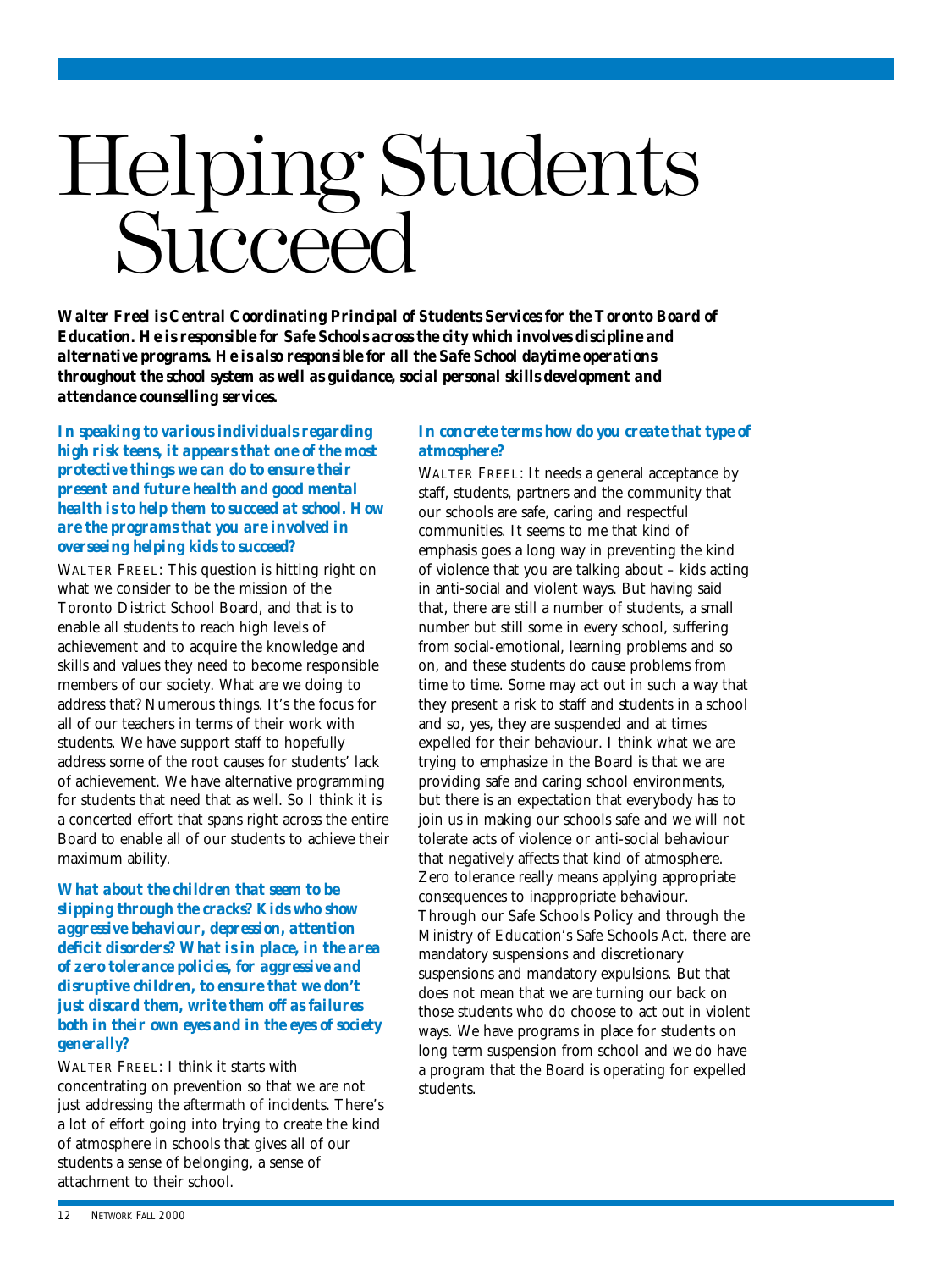#### *Does this educational program include counselling?*

Walter Freel: Yes, this is a dual program. We have four education offices in the Toronto District School Board and each of those office areas covers a number of families of schools. We have at least one program in each of those four areas for long term suspended students which are staffed by teachers and by child and youth workers or other types of support services. The emphasis is definitely to allow those students who are on suspension an opportunity to continue with their school work so that when they do go back to school at the end of their suspension they will not have fallen behind academically. At the same time there is a concentration on addressing the issues that caused them to be suspended. These programs contain assistance in identifying the social or interpersonal development needs. Staff work with students in assisting with anger management, and being able to cope successfully

in problem solving in a peaceful way. Building self-esteem, self respect and self confidence are also addressed. Most of the programs rely very heavily on the community as they have a very close connection with community agencies and services including the police. The police frequently partner with us in working with difficult kids that are at risk or have been involved in serious incidents of violence.

#### *I understand there have been some fairly major changes made to the Education Act in Bill 81. Could you talk about that a little?*

WALTER FREEL: There have actually been some sweeping changes to the part of the Education Act that deals with discipline. In fact, one whole section has been repealed and replaced by a section that addresses how school boards and schools are to respond to incidents of anti-social and violent behaviour. It sets out a requirement for students to be suspended for a number of reasons. There are also a number of reasons for

#### SPARROW LAKE ALLIANCE

The Sparrow Lake Alliance is a voluntary coalition of members of twelve professions and seven different service sectors that provide services for children, along with representatives of parents' and youth organizations. They are dedicated to promoting the optimal development of all children and youth and committed to improving the effectiveness, efficiency, integration and humanity of services for children, youth and their families. Sparrow Lake Alliance is determined to raise the public's appreciation of children and youth as society's most important hope for the future, and consequently, of their claim to first call on the nation's resources.

In a working document entitled *Guidelines for Managing Children with Disruptive and Aggressive Behaviour +/- Mental Health Problems within the School System*, the pressures being faced by classroom teachers dealing with children who are poorly prepared to learn and/or have mental health problems was addressed in some detail. Common characteristics of schools that support development and improve academic performance while decreasing behavioural problems were then listed. These included:

- high (but reasonable) academic and behavioural expectations;
- the structure, incentives, enrichment and consistency needed to make these expectations achievable for children whose learning and/or behaviour are problematic;
- good classroom management, including class-based rather than just individual-based discipline;
- the school, as a community, expects and rewards learning, and stresses respect and civic behaviour for all;
- families and teachers are working together towards children's education;
- teachers feel supported by administrators, have high morale and truly care about their students;
- very small classes especially in the first three years.

*Sparrow Lake website: www.sparrowlake.org*

*"Unless exclusion of a child is followed up by a program that adequately meets both the educational and social needs of the child or youth, the net result of that policy will be to nudge that child further along the trajectory leading to delinquency."*

Excerpt from *Guidelines for Managing Children with Disruptive and Aggressive Behaviour +/- Mental Health Problems within the School System.* SPARROW LAKE ALLIANCE.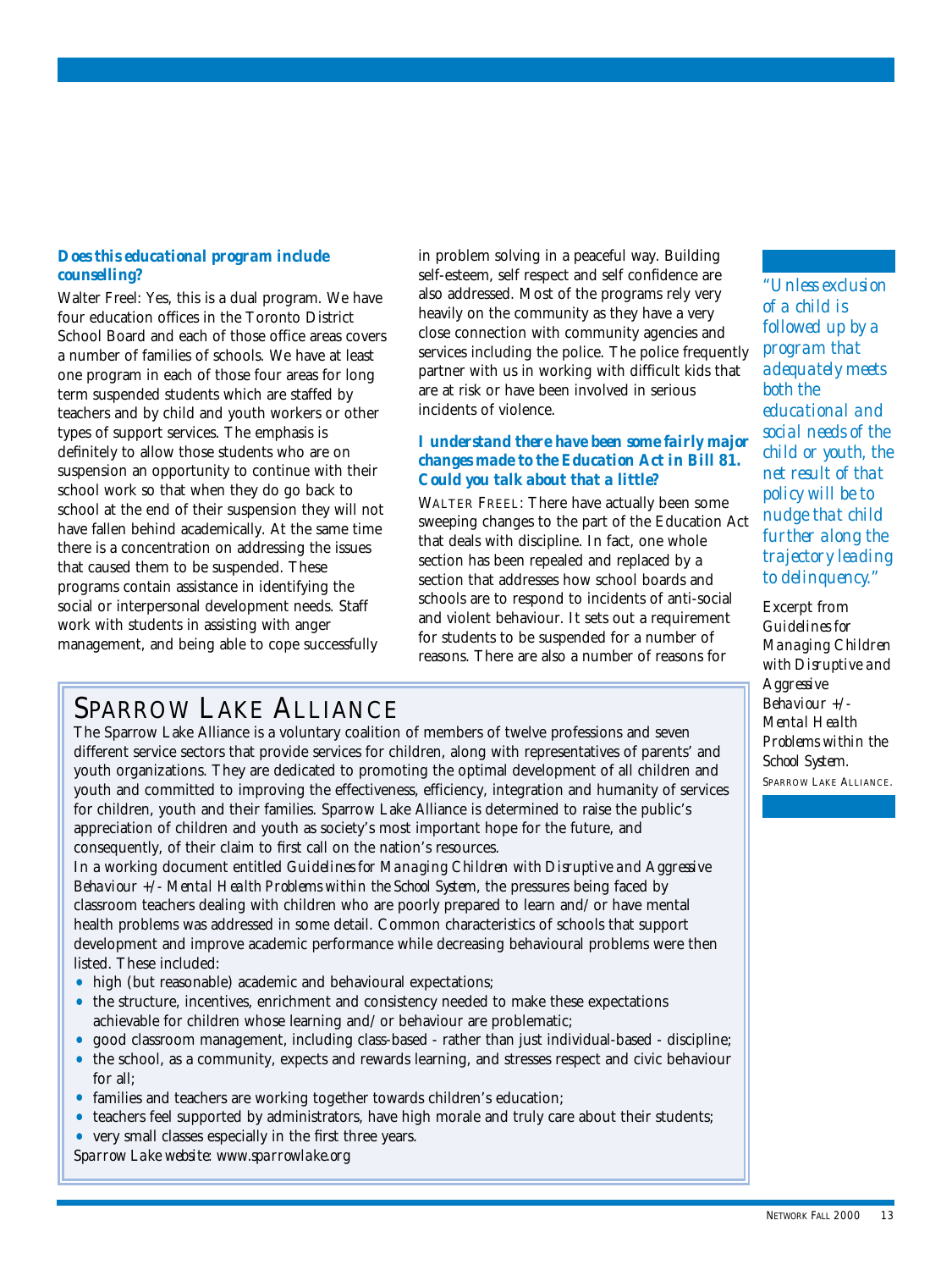### Helping Students Succeed

students to have a mandatory expulsion from their school or from all the schools in the province. In the past, expulsion meant that a student was permanently excluded from all the schools operated by that particular Board, but that didn't mean that a student couldn't go to another Board and be admitted. There's provision now in the amended Education Act for students to have a full expulsion from every school in the province of Ontario. Teachers also can now suspend a student for one day for certain infractions, in fact they are actually required to do so by the new Act. These are pretty tough changes.

*The working document of the Sparrow Lake Alliance sets out guidelines for managing children with disruptive and aggressive behavioural and mental health problems within the school system. It talks about the pressures that are being faced by classroom teachers dealing with children who are either poorly prepared to learn or have mental health problems. This document states: "there is a general sense that there is less appreciation of the importance of public education within society than there was in the past, both by the general public and by at least some provincial governments. This lack of appreciation has led to reduced respect for teachers and reduced support for public education by some governments." If an important ingredient in our children's future mental health is their success at school, why is there this lack of interest in public education?*

WALTER FREEL: Well, I believe this is a true statement and I believe that the causes are multiple. There are a lot of forces at play here in terms of reports that you read in the media, things that the government has said in the past, the growing strength of teacher unions which used to be federations of teachers. I think there have been a lot of reasons as to why public perception has changed and there does appear to be less regard, less respect, for the work that teachers do. I think that has certainly had a negative effect in the realm of education. But I think that despite that, students still are greatly influenced by their teachers. I think there is a very high regard by

students and by their parents for the job that teachers are doing. There has been a lot of criticism and a lot of misperception about finances relating to education so I think that has contributed as well to the negative perception about teachers and educators in general. I don't think we are telling the public as much of our story as we should in terms of the tremendous positive influence that teachers have on all students including those who are prone to psychosocial emotional problems. Students are still very positively influenced by teachers who they have found to be very caring and nurturing and very respectful of them, and I believe a lot of students have changed, or have been influenced in terms of their life goals and career goals, as a result of contact with teachers. I also believe that badly behaved kids in school have been prevented from continuing on that trajectory through the kinds of influences that teachers have had on them.

The death of Dr. Paul Steinhauer on May 27th, 2000, was met with great sadness by the many organizations he was involved with

in his fight to giving children the best possible start in life. His life and work are an inspiration to everyone in the field to continue his undaunted and tireless advocacy on behalf of the children, youth and families of Canada. A child psychiatrist for

38 years, Dr. Steinhauer's passion

*"If we are serious as a society about valuing our children and about getting them all off to the best possible start, then we must commit ourselves to making changes at many levels – in our families, our workplaces, our communities, in our mainstream services, especially in schools, in our specialized services for children and families with problems and in, and between, our various levels of government."*

PAUL D. STEINHAUER, M.D.

for the wellbeing of children led him to launch a number of lobby groups from Voices for Children to the Sparrow Lake Alliance.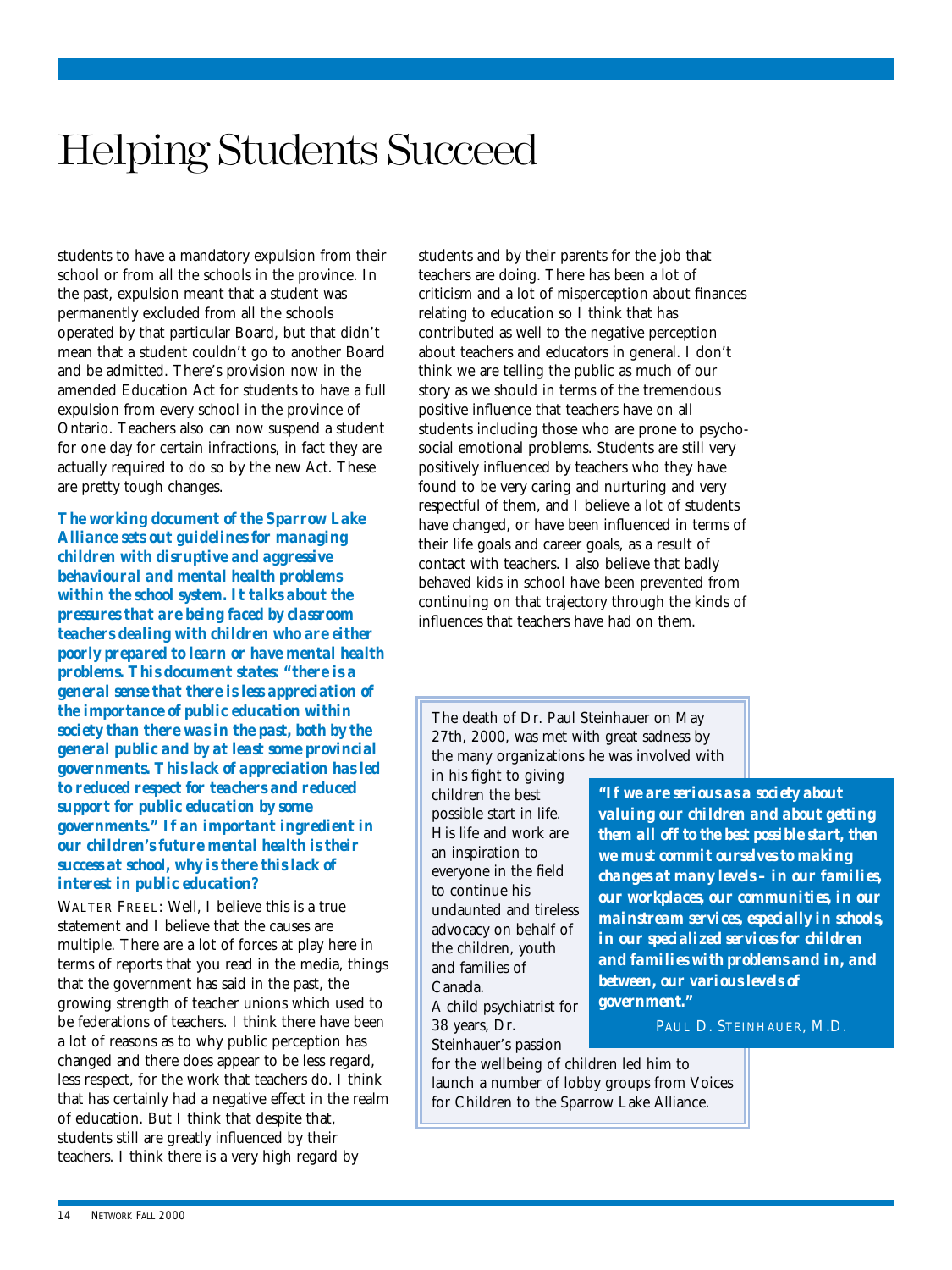## <span id="page-13-0"></span>Providing a Forum for Teens to Talk

new national youth network called *Youth Net* is creating the opportunity for youth across Canada to discuss and address an **ARR** new national youth network called Y<br>
Net is creating the opportunity for year<br>
across Canada to discuss and address<br>
array of mental health issues including stress, family, relationships, and violence. Originally funded through a grant by the Foundation of the Children's Hospital in Eastern Ontario, the first *Youth Net* program began in the Ottawa Carleton region. Part of the program is now funded through the Provincial Ministry of Health, but private sources continue to fund the majority of the program. The idea for *Youth Net* developed as a result of the 1993 Youth Mental Health and Illness Survey, sponsored by the Canadian Psychiatric Association, which indicated that youth are at a disturbingly high risk for mental health problems. It also indicated that youth remain largely dissatisfied with existing mental health services and that they are most comfortable and willing to interact amongst themselves. In fact only 2.15% of youth surveyed indicated that they would ever talk to a professional about mental health concerns. "Youth still see psychiatry as a pretty scary system", says Lynn Chiarelli, satellite coordinator for *Youth Net* in Ottawa, "so accessibility is our biggest priority". *Youth Net*'s concept is "by youth for youth", and its flexibility allows it to reach youth everywhere and anywhere they are found, from community centres to schools. *Youth Net* provides them with a forum, via focus groups, to talk about mental health issues affecting them. Trained facilitators watch for warning signals and are able to perform a one-on-one follow up to further explore issues and collectively construct a plan of action. Oftentimes this plan of action involves referral to various youth friendly agencies. *Youth Net* facilitators are able to break down the barriers of stigma, ageism, and hesitation in recommending this sort of help. Youth are very receptive to the aid and suggestions of young facilitators, and are often ushered through the doors to help that they would not have otherwise found."

"I find that youth actually open up to other people their own age," says Mississauga student

**Youth identified the following stressors as being important to them: parents (80%); drugs and alcohol (65.8%); poverty (64.2%) and peer issues (61.7%). When asked whom they would turn to for help in coping with such stressors, the number one source of support identified by youth was friends (86%) with family coming a distant second (50%). Clearly youth considered their friends as the most important resource available to them when they need help coping. In contrast, youth did not have a positive view of many professionals and did not want to use their services.**

Louroz Mercader, 16. "When you look at what happened at Columbine and in Alberta it's pretty obvious those kids had real problems but everybody just ignored it. We want to prevent something like that from happening here." When youth were asked in what ways mental health professionals and services could better suit their needs they suggested the following:

- 24 hour accessibility to support.
- Trust and confidentiality when using such services was stressed.
- More community based services and supports.
- Encouraging professionals to be more 'youth friendly', i.e. to be an active listener, show understanding, have positive personality traits, a sense of humour, be approachable, respectful, etc.
- The need to create a link between friends who are valued and used as coping resources, but who are not equipped to help, and professionals who are trained experts but not generally sought out by youth.

An initial grant from the J.W. McConnell Foundation enabled *Youth Net* to develop a satellite model. Satellite programs have been developed in Ontario, thanks in part to the funding of United Way and the sponsorship of The Canadian Mental Health Association and the Centre for Addiction and Mental Health. Programs are also running in British Columbia, Nova Scotia and Quebec. *For more information on Youth Net, visit the Youth*

*Net website at: www.youthnet.on.ca.*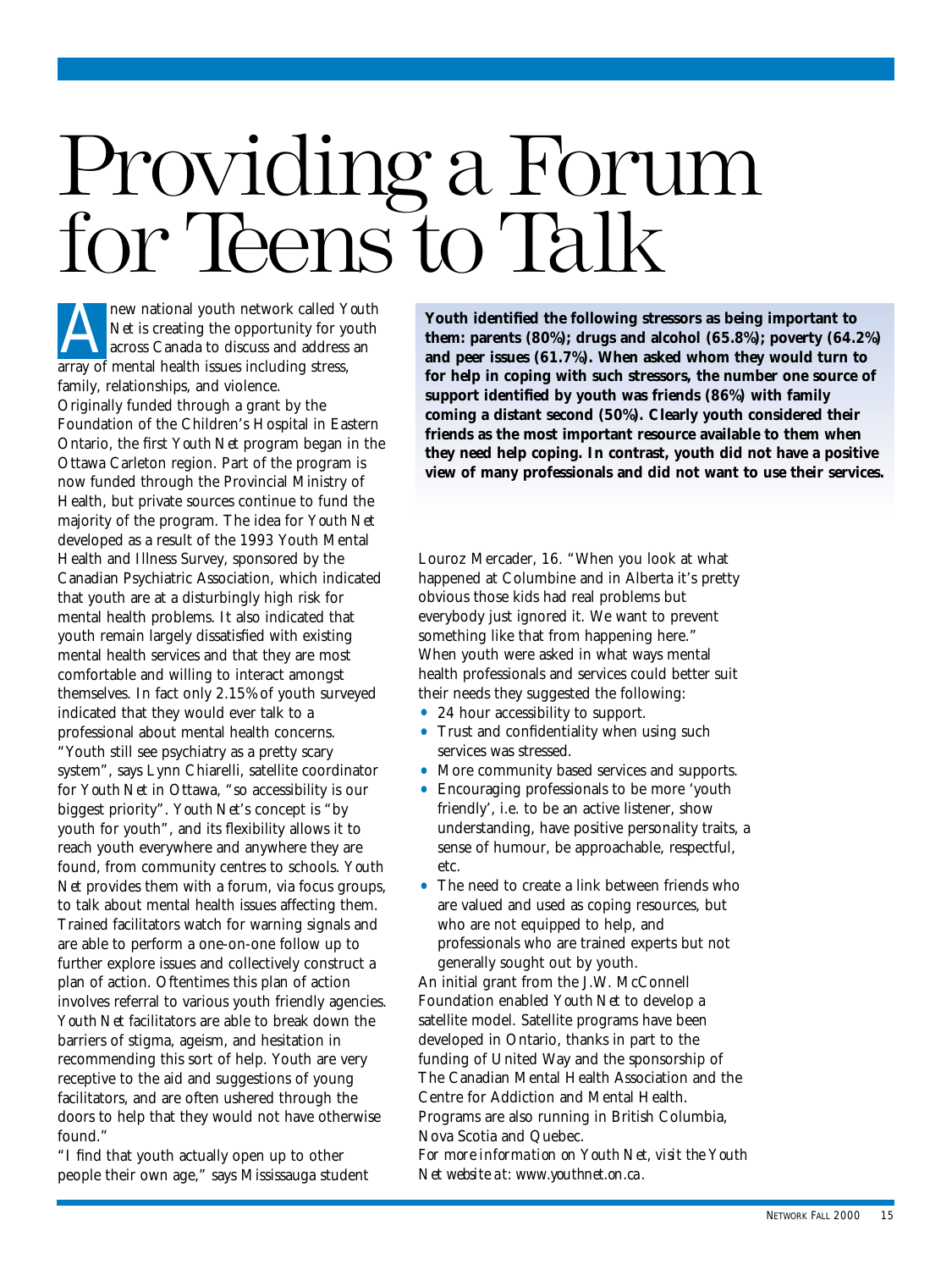## <span id="page-14-0"></span>Youth Suicide Awareness Programs

*Many resource people called upon to make suicide awareness presentations lament the lack of available resources and programs that would assist them in effectively creating a systematic response to youth suicide. Recognizing this need, the CMHA, National, commissioned the development of a suicide awareness program on youth suicide in the early 1980s, through the provision of seed funding for a standardized training program for caregivers in Alberta. With policy and funding support from the government of Alberta's Suicide Prevention Provincial Advisory Committee, the CMHA, Alberta, was responsible for the development and implementation of a youth suicide awareness package through its Suicide Prevention Training Programs.* 

chool suicide prevention programs are valuable in teaching teachers and students how to recognize signs of suicide and to chool suicide prevention programs are<br>valuable in teaching teachers and studen<br>how to recognize signs of suicide and to<br>respond appropriately. Their importance cannot be stressed enough. However, school-based prevention programs require a variety of resources, particularly on the part of the school itself in the area of curriculum and support. Additionally, due to the nature of suicide itself, a brief review of available research has shown that it is critical that the provision of school-based awareness programs be highly structured and multidisciplinary in nature, including educational resources and professional mental health supports. School suicide prevention programs, for the most part, appear to be structured in tandem with skills-building and self-awareness programs. Suicide awareness/prevention programs are only one element of a larger, interconnected, ecological approach to suicide prevention which includes the co-operation, collaboration and understanding of individual, family, peer, school, community, culture, society and environmental factors. If one of these elements is missing, the implementation and ultimate success of a comprehensive suicide prevention program may be compromised, regardless of the particular model used. Research shows that the typical school-based suicide prevention program is a three-to-six-class, classroom-centred, curriculum-based, lecturediscussion program using experiential exercises or films. Goals typically include heightening awareness about the problem of adolescent suicide and informing (facts and myths) about suicide; increasing recognition of signs and symptoms (risk factors) in order to facilitate case identification;

changing attitudes about suicide and receiving help; and resource identification. There may also be an element of skill building in the areas of listening, communication, crisis and stress management, problem-solving and referral making. Some schools, to a lesser extent, focus primarily on gatekeeper education – increasing awareness among teachers, administrators and other school personnel or warning signs and teaching referral skills. Still others have focused on the development of peer counselling programs, encouraging the natural communication and helpgiving common to the student culture. Effective school-based suicide awareness programs require a significant amount of planning and resources, particularly on the part of the school itself, to ensuring that a comprehensive suicide program is delivered.

*Suicide awareness /prevention programs are only one element of a larger, interconnected, ecological approach to suicide prevention which includes the co-operation, collaboration and understanding of individual, family, peer, school, community, culture, society and environmental factors.*

According to a recent review of evaluative research on suicide intervention and prevention programs for young people in Canada, deployment of these resources did not appear to have succeeded in countering the number of youth suicides in Canada. Fifteen Canadian suicide intervention and prevention programs for youth were evaluated from 1970 to 1996. Although researchers found that general school-based education on suicide was the most common strategy for prevention programs targeting youth suicide, most of these involved one-time activities, which may have decreased their effectiveness. However, this particular study found the CMHA's youth suicide awareness program, with its strong theoretically based, didactic approach, appeared to deliver its objective – increasing awareness around youth suicide.

*For more information on suicide intervention programs and activities, contact: Helen Martin, CMHA, Ontario Division (416) 977-5580, ext. 4120*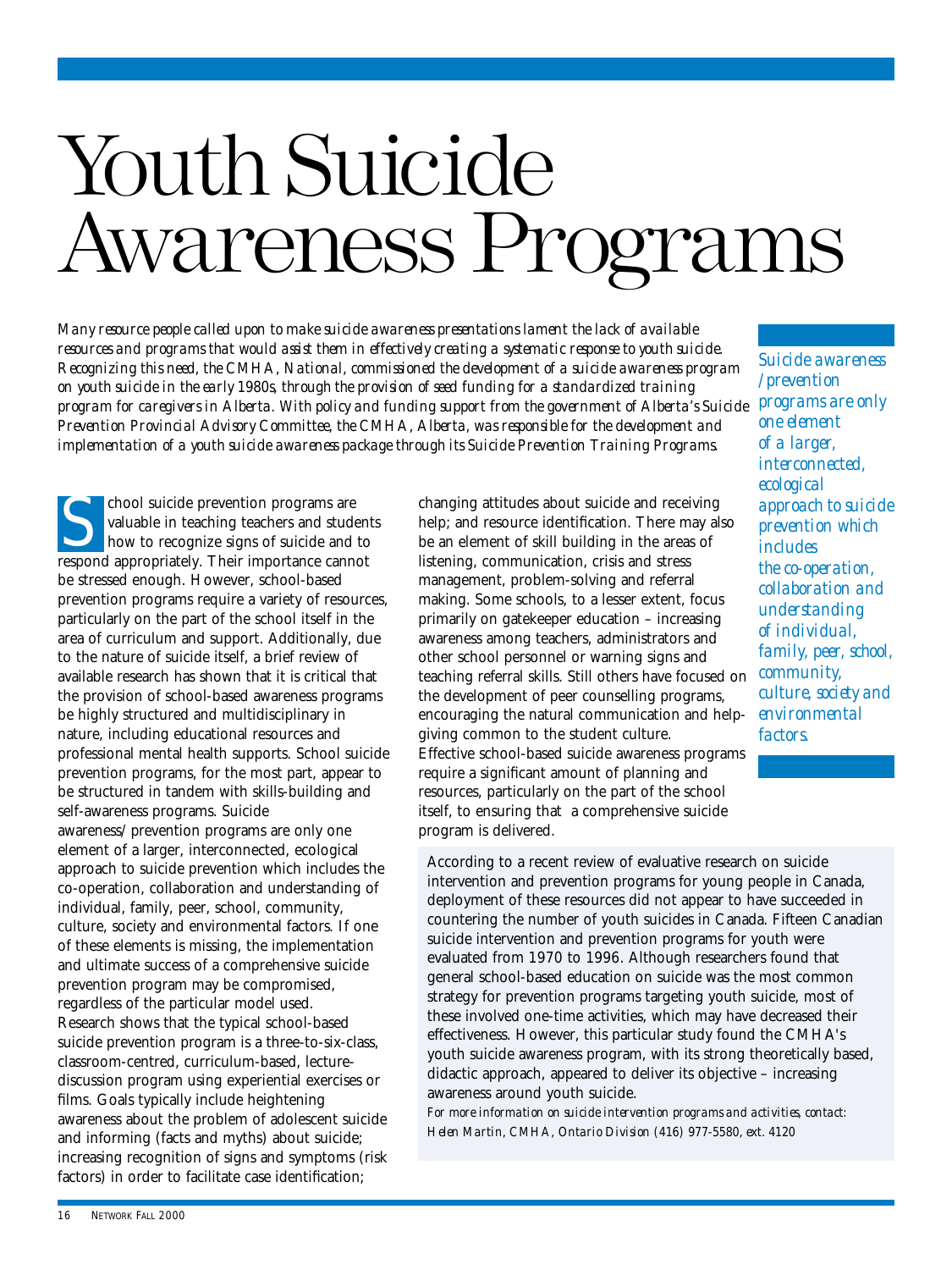## <span id="page-15-0"></span>Understanding Delinquency

*Adolescents having difficulty in school, whether for reasons of mental illness or other causes, are much less likely to graduate. And for school dropouts, the chances of becoming involved with the law increase.*

he rate of youth crime is slowly declining in recent years but is still 77% higher than it was a decade ago. The Sparrow Lake Alliance notes that public pressure to "do something" about youth crime is leading governments to intervene in ways likely to do more harm than good. T

Children and adolescents who have mental illnesses that are left undiagnosed or untreated are at a higher risk for illegal behaviours. According to Ontario's Office of Child Advocacy, 80% of young offenders show evidence of mental health problems.

Researchers reviewing the National Longitudinal Study of Children and Youth concluded that "the developmental research on young offenders is quite clear: young people do not magically start committing offences when they turn 12, the age of criminal reasonability in Canada". The earlier a child begins showing signs of sustained impulsive, violent or antisocial behaviour, the more severe that problem is likely to become. It is possible, as early as kindergarten, to identify children likely to become antisocial or aggressive teenagers. Although most children with mild conduct disorder do not progress to antisocial personality disorder, 71% of children with severe conduct disorder before the age of six were diagnosed with antisocial personality disorder as adults.

Aggressive children and adolescents are more likely to be seen as feeling miserable and to have trouble enjoying themselves than other children. They are more likely to do poor work in school and less likely to believe that teachers or parents will help them.

#### **Contributing Factors to Delinquency in Children and Youth**

The most important childhood predictors of delinquency (age 8-10) are antisocial child behaviour, impulsiveness, low intelligence and attainment, family criminality, poverty and poor parental child-rearing behaviours. Brain damage in children, caused by fetal alcohol syndrome (FAS), poor nutrition or exposure to toxic substances can be a contributing factor to aggressive behaviour. Federal Justice Minister, Anne McLellan was quoted recently as saying that 50% of young offenders have FAS. Such children need special education geared to their own way of learning and structural, permanent, residential support.

Many young offenders have a history of being abused or witnessing abuse in their homes. Home discipline that is lax or neglectful, erratic or inconsistent, or overly harsh or punitive is seen as a predictive factor in adolescent delinquency and aggression. Additionally, a history of parental mental illness with poor or inadequate support can also lead to aggressive behaviour in children. Adolescents having difficulty in school, whether for reasons of mental illness or other causes, are much less likely to graduate and chances of becoming involved with the law increase for school dropouts.

#### **Addressing Violent Behaviour in Children and Youth**

There is a high correlation between violent and aggressive behaviour and being unhappy and unsuccessful in school and socially. Calls to punish aggressiveness in young people translate into punishing the unhappy, unsuccessful and rejected child or adolescent.

Perhaps there are grounds for hope in the provision in the new Youth Criminal Justice Act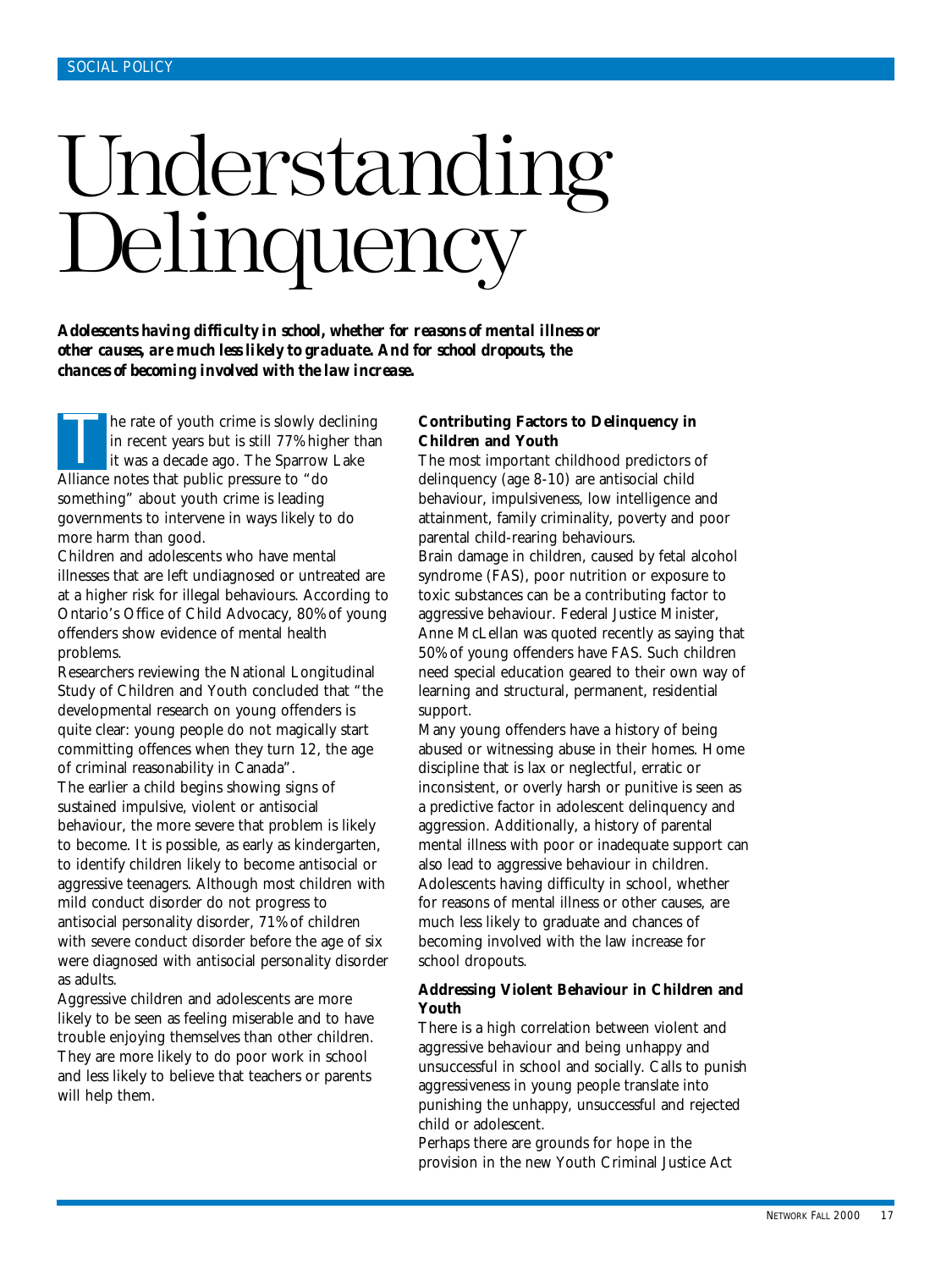### Understanding Delinquency

*Continued from page 17*

that requires an individual plan for treatment, control and supervision for violent offenders who suffer from mental illness, psychological disorder or emotional disturbance.

#### **Factors that Can Reduce Delinquency in Children and Youth**

Dr. David Weikart, the initiator of the famous Perry Preschool Project<sup>1</sup>, says that children benefiting from early education in his two-year preschool project have been five times less likely than the control children to be involved in criminal behaviour. They are also less likely to be dependent on social assistance and are more likely to complete high school.

Following high school, they are almost three times more likely to own their own homes, and four times more likely to hold well-paying jobs. Voices for Children, a child advocacy group based in Toronto, Ontario, suggests that to counter the risk factors that lead to delinquency, all children need:

1. A steady and supportive relationship with at least one caring adult throughout childhood; 2. Strong relationships to develop a sense of trust, confidence, self-esteem and social skills;

3. An opportunity to make friends, to play and to learn in safe, caring situations;

4. Programs that enhance their social and emotional development.

#### **Children and Youth in Ontario: How Are They Doing?**

Suicide is the second leading cause of death for Canadian youth aged 10-24 following motor vehicle deaths. Each year on average, 294 youth commit suicide. In 1992 approximately 18 times this number (over 5200) were hospitalized for suicide attempts. Some estimates suggest attempts may outnumber suicides by as much as 100 to 1. Almost 1 in 5 children and youth in Ontario have at least one mental health disorder, and two-thirds of this group has two or more disorders. That would equate today to close to 500,000 children in Ontario that require mental health treatment. (Ontario Child Health Study conducted in 1989.) At the time of the study only 1 in 6 children in need were receiving therapeutic intervention. A 1994 survey by the Ontario Ministry of Health and Long Term Care found that 25% of youth

(ages 15-24) have at least one psychiatric disorder. A 1998/99 survey by Children's Mental Health Ontario (CMHO) found that the average wait for children's mental health services in Ontario is five months.

CMHO says that it would require an additional \$200 million to achieve its objectives of helping to keep troubled children and youth in school and achieve their full potential while preventing further violence, aggression and suicide. They note that this is less than the budget of a single urban hospital.

**Poor performance in school is strongly associated with a history of mental health problems. For every youth who fails to graduate from high school because of unresolved mental health problems, the lifetime income/productivity loss, as compared to the high school graduate, is estimated at \$350,000.**

The Canadian Mental Health Association, Ontario Division, has reviewed the research on the societal costs associated with the failure of youth with mental dysfunction to graduate from high school in a document entitled *Ontario Services for Children: Do They Promote Mental Health?* Its findings include:

1. Poor performance in school is strongly associated with a history of mental health problems. For every youth who fails to graduate from high school because of unresolved mental health problems, the lifetime income/productivity loss, as compared to the high school graduate, is estimated at \$350,000.

2. If only half the children receiving treatment for mental health disorders complete high school and become productive members of society, the annual direct return to the federal and Ontario governments in increased taxes and reduced social assistance of \$232 million nearly offsets the annual expenditures on the member mental health centres in Children's Mental Health Ontario. 3. The benefits of treatment and education are not limited to the single year in which service is delivered but accrue throughout a person's

lifetime. Given a forty-year time frame, the oneyear expenditure on children's mental health assessment and treatment yields a potential benefit to the Ontario taxpayer of over \$9 billion.

*Children's Mental Health Ontario website: www.cmho.org*

<sup>1</sup> Schweinhardt, L.J., et al. (1993) *Significant Benefits: the high/scope perry preschool study through age 27.* Ypsilanti, MI, High/Scope Press.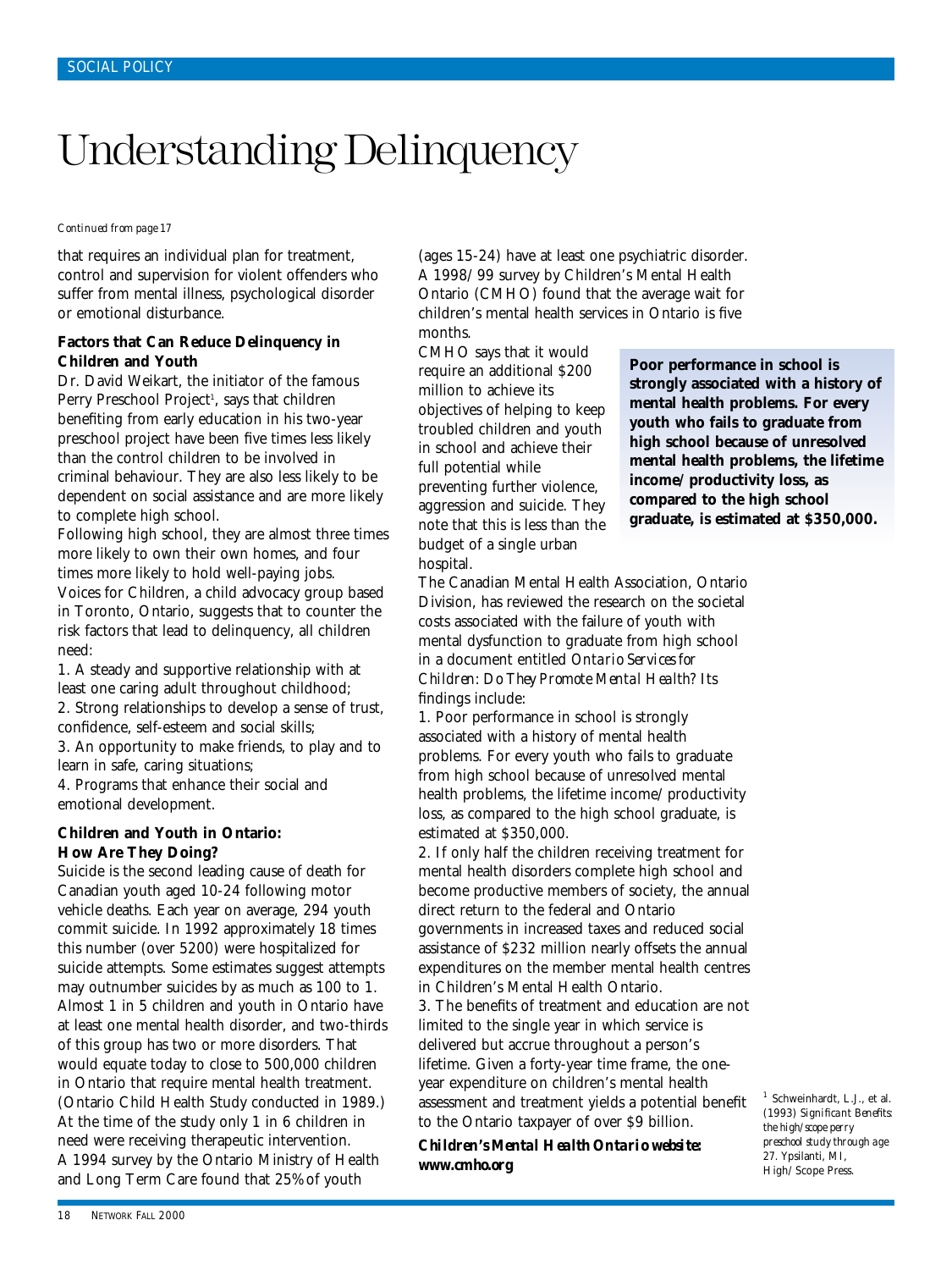### <span id="page-17-0"></span>Executive Director of CMHA, Ontario Division receives Lieutenant Governor's Medal

On April 26, 2000, Glenn Thompson, MSW, Executive Director of the Canadian Mental Health Association, Ontario Division, was honoured with the presentation of the 1999 Lieutenant Governor's Medal of Distinction in Public Administration, in recognition of his distinguished career in public service in Ontario. This Award, established by the Ontario Groups of the Institute of Public Administration of Canada (IPAC) recognizes excellence in public administration in Ontario. The medal was presented by The Honourable Hilary Weston, Lieutenant Governor of Ontario, at a ceremony and reception at Queen's Park. Glenn Thompson has served in leading public sector roles for over forty years, including appointments as Deputy Minister of six Provincial Government Departments between 1975 and 1991. After thirty years in the Ontario Public Service, Glenn Thompson became the Executive

Director of the CMHA, Ontario Division, where he has played a role in accelerating the development of community mental health programs across Ontario, restructured the provincial office and chaired and sat on several leading health and mental health reform committees.



Perhaps most significant, and on a personal level, his colleagues and nominators for the Medal noted his personal qualities of "devotion, integrity, caring, compassion, loyalty and quiet, effective leadership."

#### CALENDAR

#### OCTOBER 2-8, 2000

Mental Illness Awareness Week (MIAW). This ninth annual MIAW public education program is led by the Canadian Psychiatric Association and the provincial psychiatric associations with the support of a host of allied mental health care organizations and volunteers. This year's theme is: Working With Mental Illness.

#### OCTOBER 5, 2000

World Mental Health Day. Theme "Mental Health and Work". Info: World Mental Health Day Coordinator, World Federation For Mental Health, 1021 Prince St, Alexandria, VA, 22314-297, ph: (703) 838-7543, website: http://www.wfmh.com/ *Note: Some countries are celebrating World Mental Health Day on Oct. 10.*

#### OCTOBER 5, 2000

National Depression Screening Day (North America). Info: Screening for Mental Health, 1 Washington St, Suite 304, Wellesley Hills, MA, 0248, ph: (781) 239-0071, website: http://www.nmisp.org/

#### OCTOBER 16-17, 2000

OCSA Conference "Outside the Box": The Ontario Community Support Association. Sheraton Parkway Toronto North Hotel in Richmond Hill, Ontario. Info: Shannon Stevens, Director of Membership Services, (416) 256- 3010 ext. 226.

#### NOVEMBER 6-8, 2000

Caring Today & Tomorrow. Ontario Hospital Association's 2000 Convention & Exhibition. Metro Toronto Convention Centre. Info: website: http://www.oha.com. e-mail: convention@oha.com, ph: (416) 205-1362, 1 800 598 8002, fax: (416) 205-1340.

#### DECEMBER 5-8, 2000

Promotion of Mental Health and Prevention of Behavioural Disorders. Inaugural World Conference, sponsored by the World Federation for Mental Health, in collaboration with the Clifford Beers Foundation. Atlanta, Georgia. \$400. Info, fax: (703) 519-7648, email: prevent\_mtg@yahoo.com